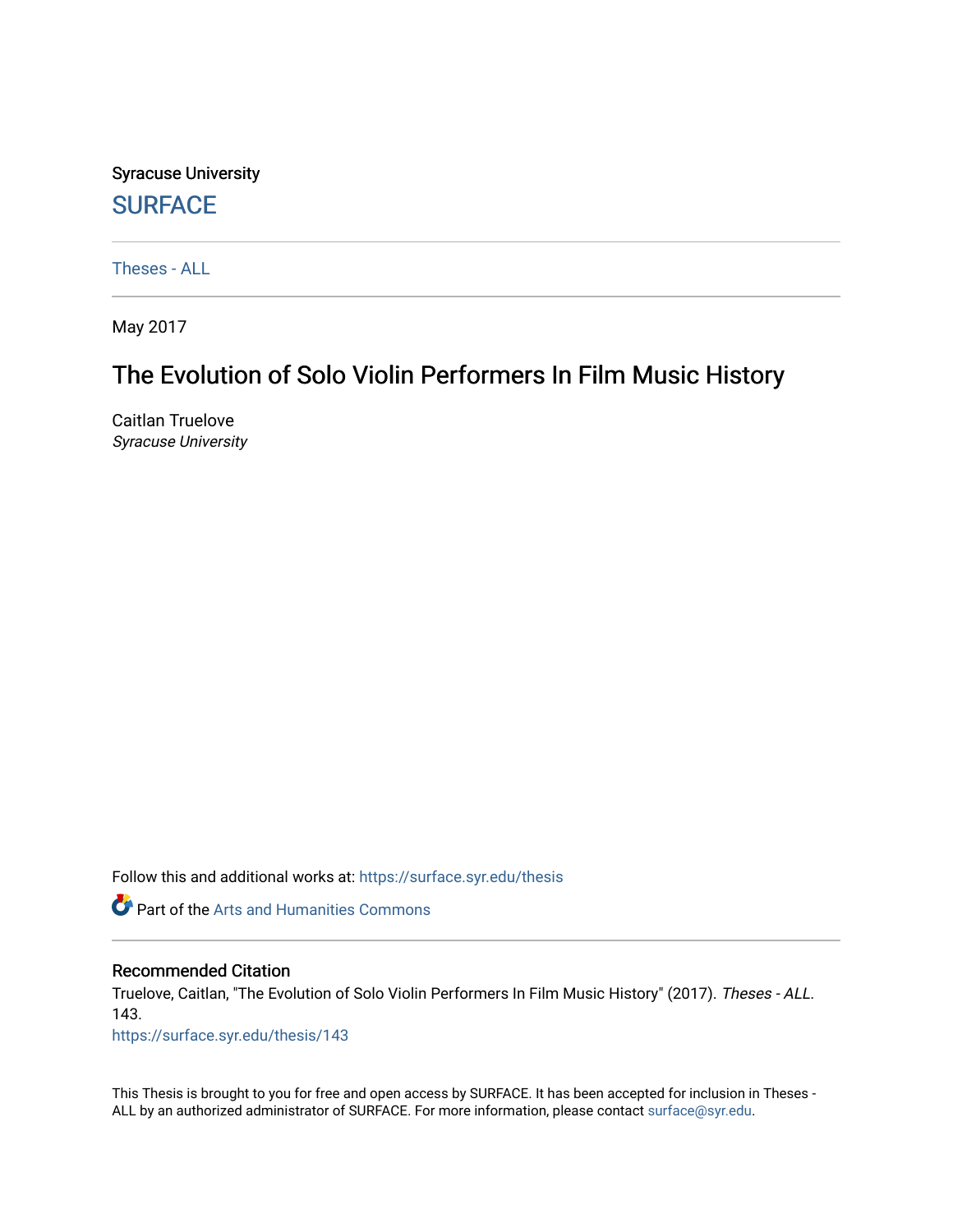### <span id="page-1-0"></span>Abstract

Solo musicians have been present in film music since the beginning of film history. The extent of the musicians' involvement has typically varied, from being featured soloists during film changes in a theatre to being featured soloists in a film soundtrack. Sometimes musicians were the subject matter of films, but not all of these films cast musicians in the on-screen role; instead directors selected an actor to portray the musician and had a competent musician train them to look like they could play an instrument on-screen. In many cases, directors asked musicians to record the actual piece in a studio to overdub the actor's performance. In the last two decades numerous films have featured original solos written for violin, some of them emanating diegetically from the story, and some of them functioning non-diegetically in the support of the film's narrative. Among the violinists asked to record these solos are such notable names as Itzhak Perlman, Joshua Bell, and Hillary Hahn. Throughout film music history, solo violinists have been visible or invisible (yet audibly present) within Hollywood films to varying degrees.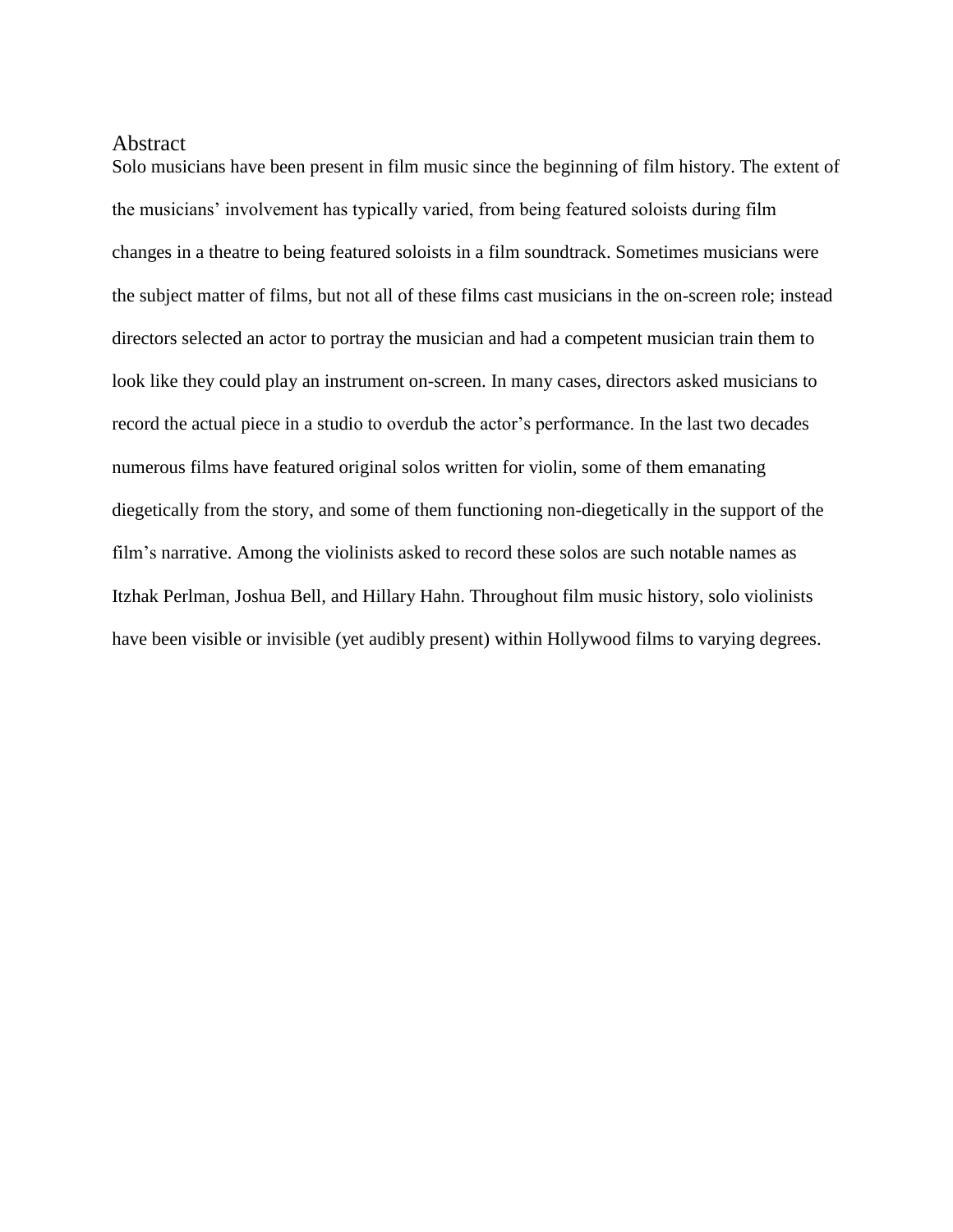The Evolution of Solo Violin Performers in Film Music History

by

Caitlan Truelove

B.M., B.A., The Pennsylvania State University, 2015

Thesis

Submitted in partial fulfillment of the requirements for the degree of

Master of Music in Performance - Strings

Syracuse University

May 2017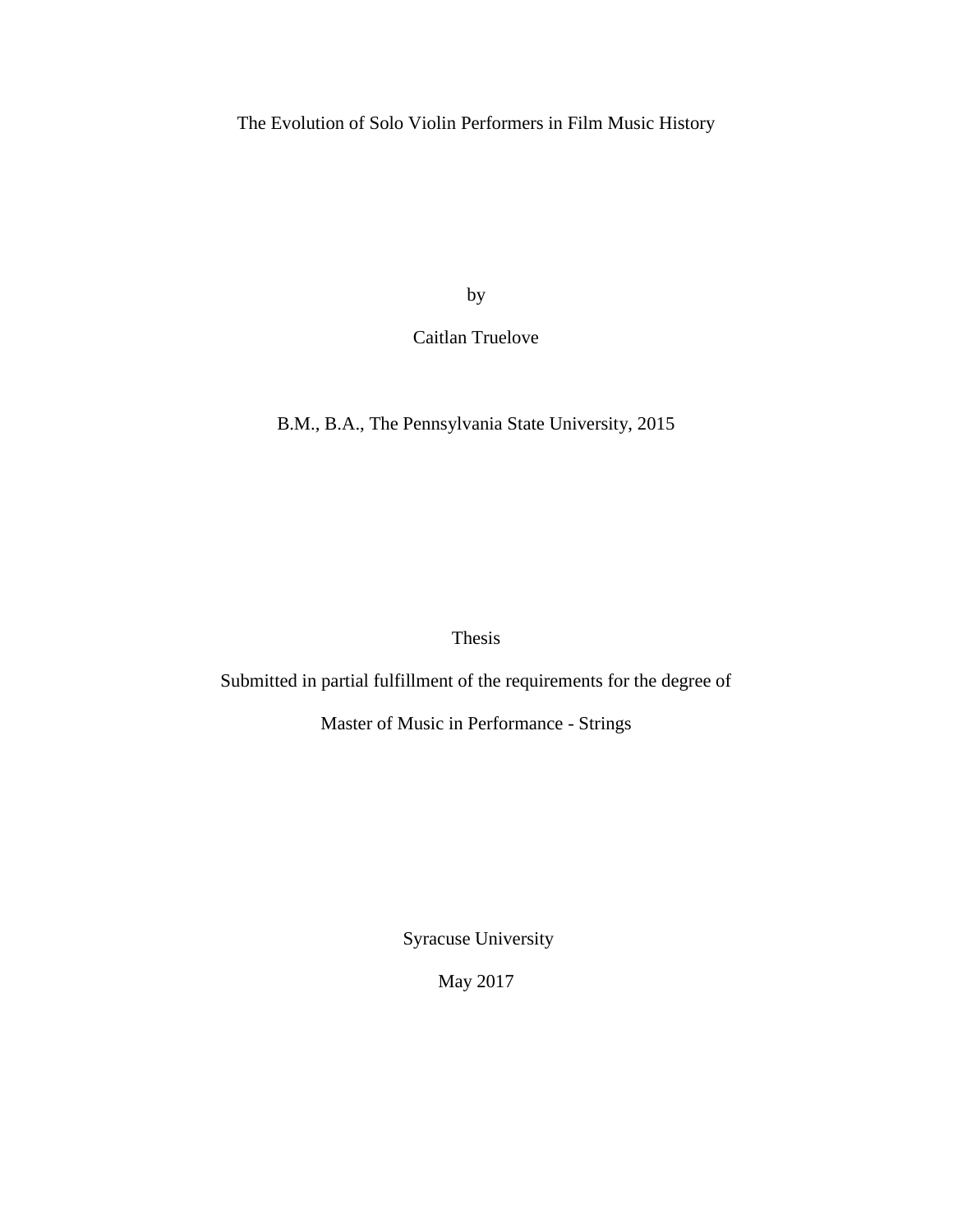Copyright © Caitlan E. Truelove 2017

All Rights Reserved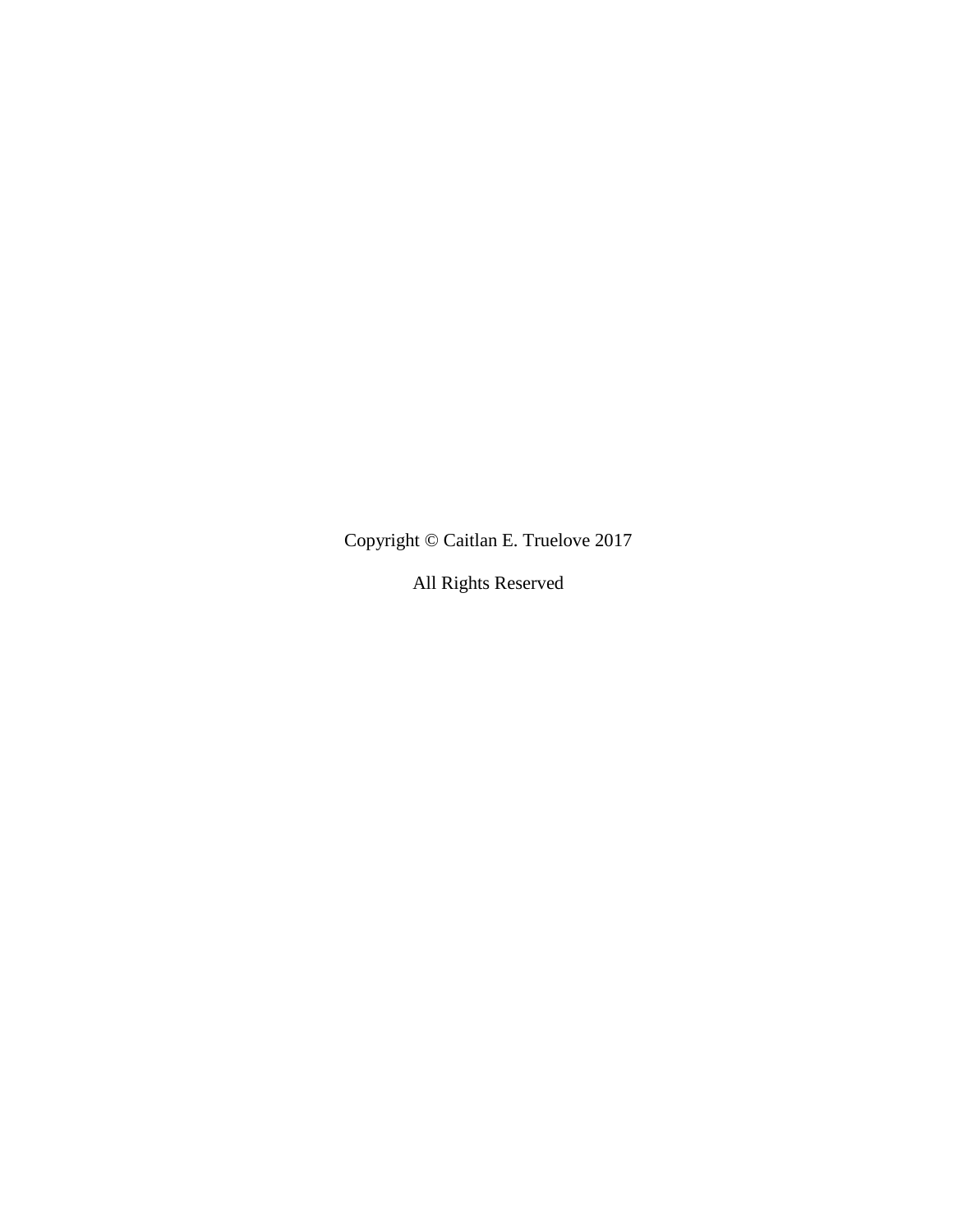#### <span id="page-4-0"></span>Acknowledgments

There are many, many individuals who have helped me get to where I am now, and it would probably take another thesis to thank each and every one of you. First thanks go to Nicolas Scherzinger, my thesis adviser, and to my committee, Sarah Fuchs Sampson, Theo Cateforis, John Warren, and Laura Bossert. You have been instrumental to the completion of this thesis, and it has been a pleasure getting to know you and working with you throughout my academic career here.

I would also like to thank Janet Brown, for not only working out a way for me to participate in the Future Professoriate Program without a TA-ship my first year here, but also finding sources and writing letters for funding to present papers at conferences. It has been a joy to work with you, and I am so grateful for your help.

Additionally, I'd like to thank Amanda EubanksWinkler for guiding me through several conference papers and discussing everything from gender to *Doctor Who* to grad school. I also don't think I can thank any other professor for letting me borrow their sewing machine to help me cosplay as a character in a television show I was researching at the same time.

Of course, thank you to my family, Liane, Eric, and Michaela, for your love and support in all aspects of my general and musical education. I am happy that we all survived having two violinists beginning our instruments at the same time.

Additional thanks to my former violin teachers and professors, and all the faculty I interacted with at Penn State, as I navigated how to incorporate violin performance and psychology. Although my research foci have evolved, I appreciate all the help and encouragement to explore territory that has not been researched.

iv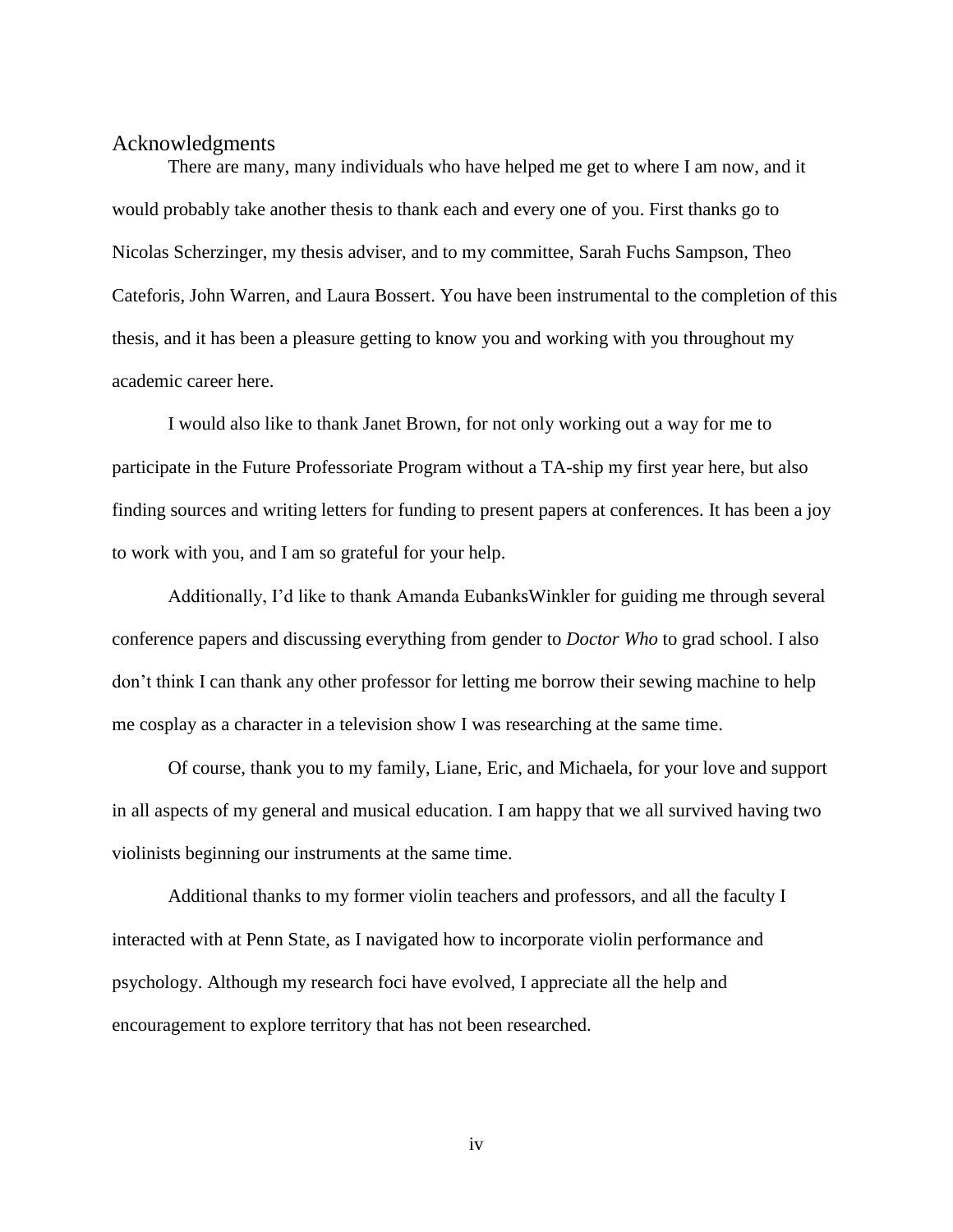| <b>Table of Contents</b> |  |
|--------------------------|--|
|                          |  |
|                          |  |
|                          |  |
|                          |  |
|                          |  |
|                          |  |
|                          |  |
|                          |  |
|                          |  |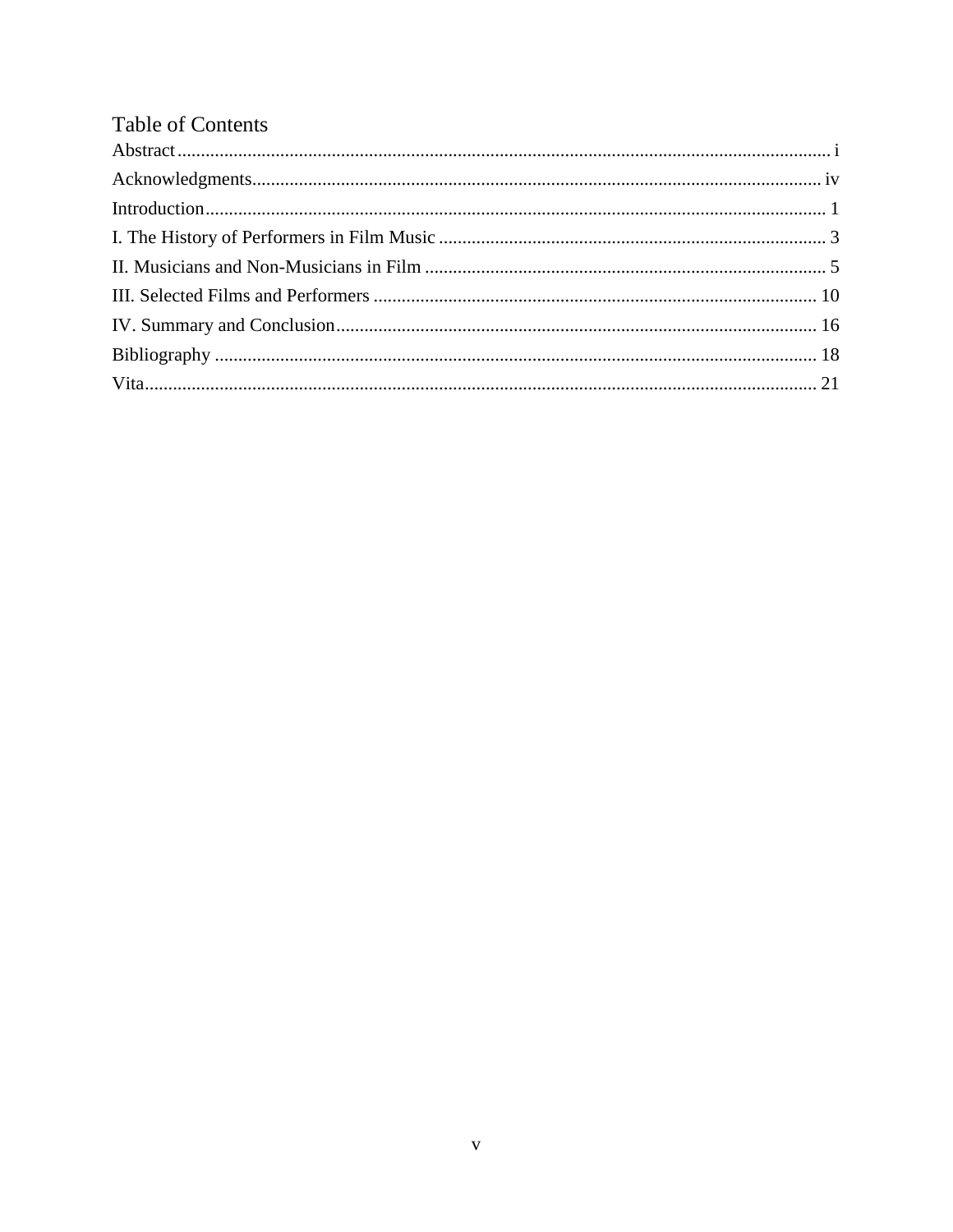# <span id="page-6-0"></span>Introduction

Imagine a professional violinist in front of an orchestra, about to record a piece that will be heard by hundreds, if not thousands, of people. The violinist received their part, which is not standard repertoire (much less anything that has been previously recorded), less than 48 hours prior. This recording session is for a film soundtrack, and the director is present, informing the soloist what emotions they should be feeling while recording the piece, or telling them that they have to play it with specific bowings. Or, they might even be telling the soloist that they must play incorrect, squeaky notes because they are actually dubbing an actor who has had no experience on the violin. How does a violinist prepare for something like this? How does it contrast with a studio musician's experience recording film music? Could this use of solo violin be a connection to the past in early film music?

Since concert music of the nineteenth- and twentieth-centuries has been such an integral part of film music compositional style, violinists have had varying roles of prominence in film music as soloists and orchestral studio musicians. Performers in solo and ensemble settings have also contributed to film music in various ways, from being the featured soloists during intermissions, to working on a set as a music adviser to the director. Through these connections, violinists have become conspicuous, visible presences, embodying the music as part of the film.

Although previous films have featured violinists in the soundtrack and on-screen, these films did not have original scores. Film scorers used pre-composed music instead, and the soloists performing them would have heard recordings of or practiced and learned these pieces as part of their training. For all of the films I discuss, famous violinists performed the solos on the soundtracks, occasionally recording the solos in unusual ways; *The Red Violin* (1999), for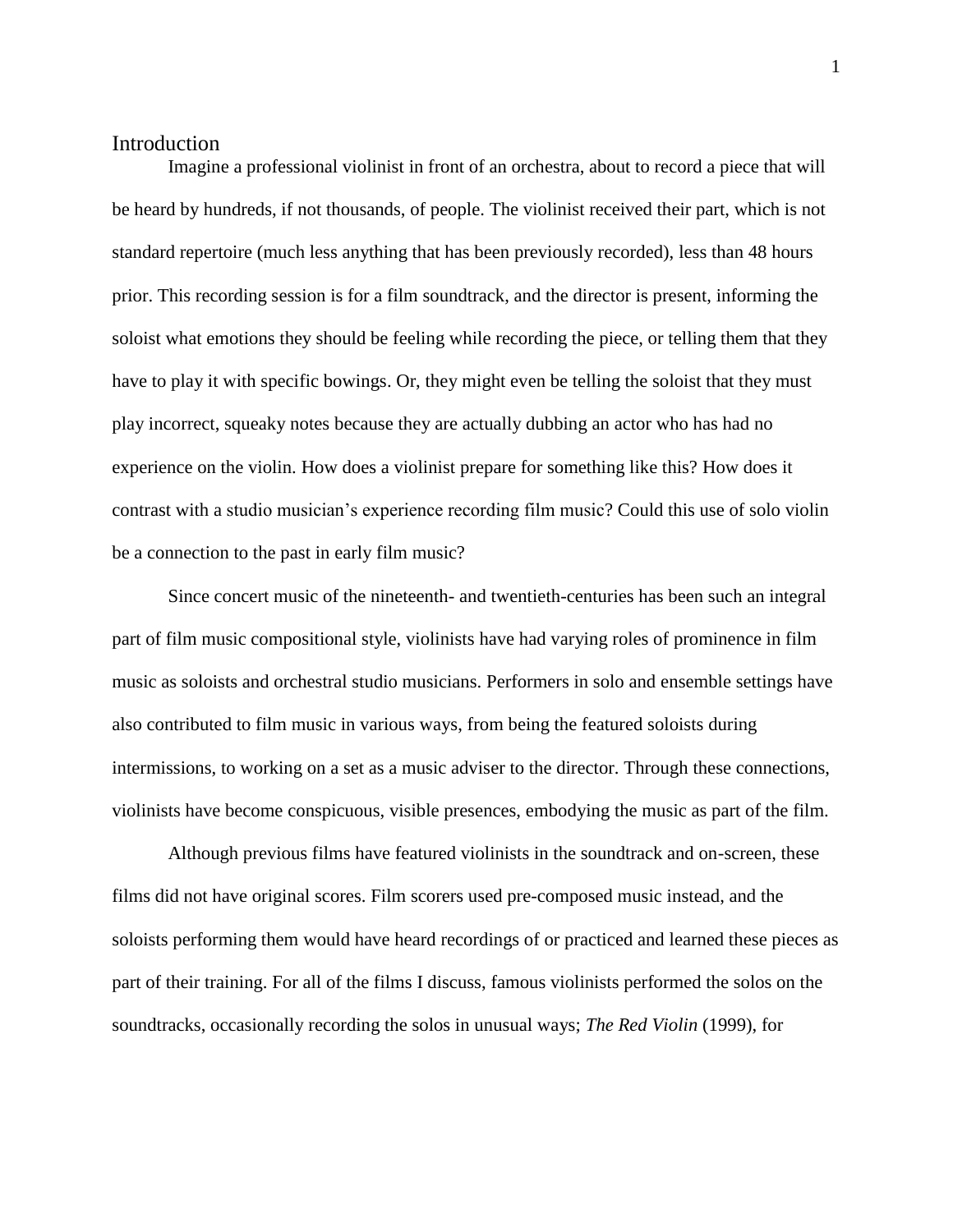example, required additional on-set work for Joshua Bell, because the on-screen action dictated how the violinist had to perform.

Studio musicians play an important role in the recording industry. Their experiences with recording for film music soundtracks appear to be both similar and different to the techniques of preparation and recording that prominent violinists like Hilary Hahn and Joshua Bell have used for their soundtracks. Hollywood studio musicians are hired to fill the seats of a film music orchestra and are often under time constraints.<sup>1</sup> Although they do not receive music ahead of time, their playing ability must be flawless, since there are a limited amount of takes the orchestra can have.<sup>2</sup> Additionally, many of these musicians attest that versatility is a far more crucial skill for a studio musician than for a concert orchestra musician, since the conductor might decide to change how an instrumentalist should play a section, and they must be ready for "anything they throw at us."<sup>3</sup> Both Hahn and Bell received their music shortly before they were scheduled to record and had varying levels of instruction on how they should play the music from the directors of their films.

This usage of professional violinists is a reflection and evolution of the use of soloists in early film. It is also arguable that the use of these famous concert violinists is much like the advertising of famous soloists who performed during intermissions of the silent film era. Within that evolution, there have been many changes to the visibility of violinists involved in film and film music.

<sup>1</sup> Robert R. Faulkner, *Hollywood Studio Musicians: Their Work and Careers in the Recording Industry* (Lanham, MD: University Press of America, 1985), 118.

<sup>2</sup> Ibid.

<sup>3</sup> Ibid, 136.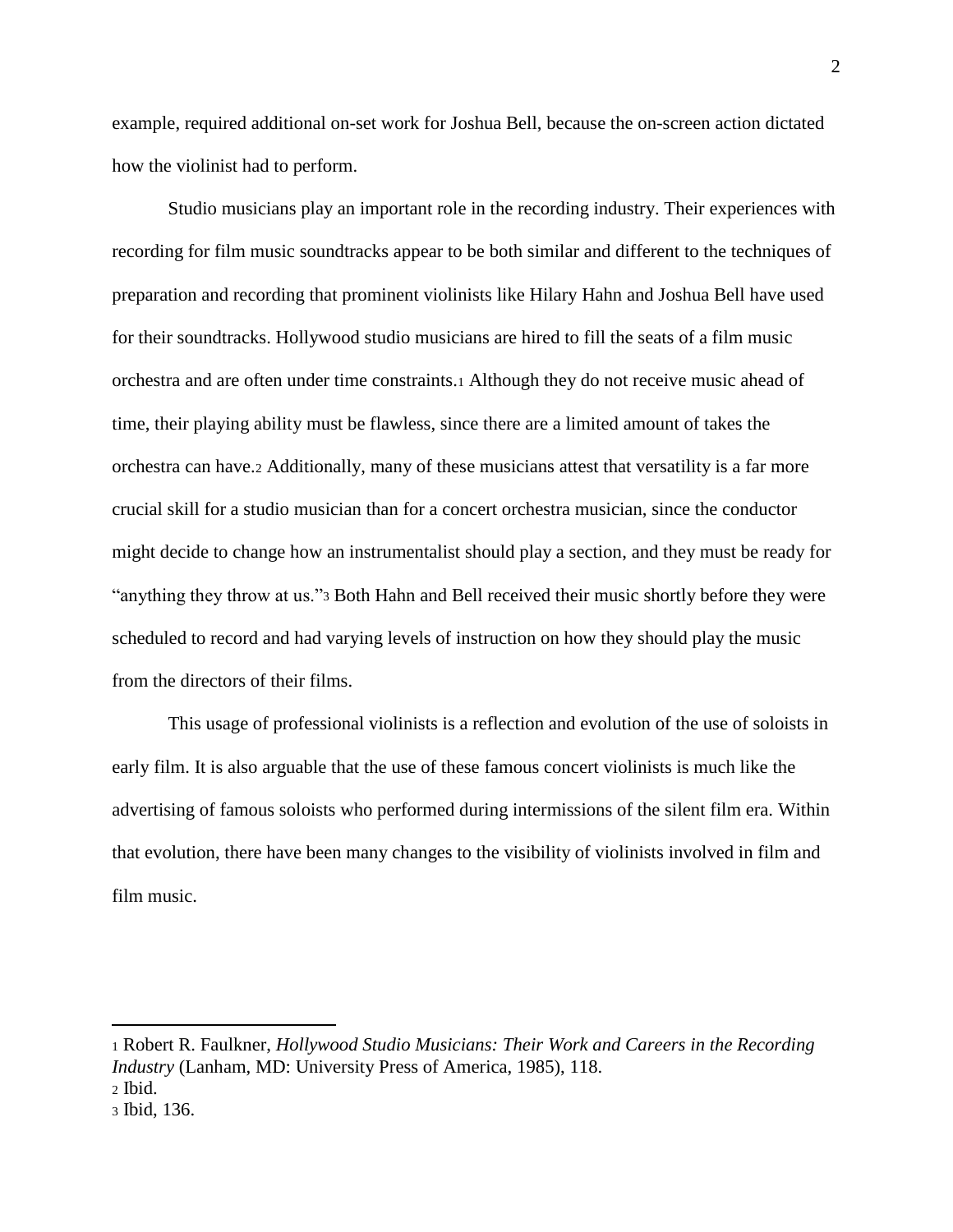### <span id="page-8-0"></span>I. The History of Performers in Film Music

Violin soloists were visible to their audiences in the earliest forms of music for film as soloists and in orchestras.<sup>4</sup> Prior to the widespread use of synchronized recorded soundtracks, which only began in the late 1920s, theatres had to hire live musicians to play film music during their screenings. In the 1910s, theatre directors placed these musicians and orchestras on or near the stage, visible to the audience.<sup>5</sup> The skill level of these musicians could vary widely, as could the music that they performed for the film. Although silent film directors sent movie houses cue sheets—a guide that told performers what type of music to play during the film—musicians did not always follow these guidelines. For example, viewers noted that performers played to particular audience members rather than to the film, or left the theatre before the film was finished.<sup>6</sup> Although some musicians followed cue sheet instructions, even if they had to improvise, organizing the order of incidental music took time, leaving the performers no time to view a new film in its entirety before the premiere screening of the film. Sometimes the film itself was damaged in shipping, so the timed cues on the cue sheet became incorrect.<sup>7</sup>

In addition to performing live music for film, some of the larger theatre houses had their orchestras or organists play popular symphonic or operatic works between films.<sup>8</sup> For example, the Rialto Theatre in New York had a schedule of different musical selections that changed weekly.<sup>9</sup> On top of these presentations, theatre directors asked soloists and other groups to perform during intermission and reel changes. Sometimes these performers were well-known and

<sup>4</sup> Gillian Anderson, *Music for Silent Films 1894-1929: A Guide* (Washington, D.C.: Library of Congress, 1988), xv.

<sup>5</sup> Rick Altman, *Silent Film Sound* (New York: Columbia University Press, 2004), 371.

<sup>6</sup> Louis Reeves Harrison, "Jackass Music," *Moving Picture World*, January 21, 1911, 125.

<sup>7</sup> Anderson, xxxii.

<sup>8</sup> Ibid, xxiv.

<sup>9</sup> Ibid.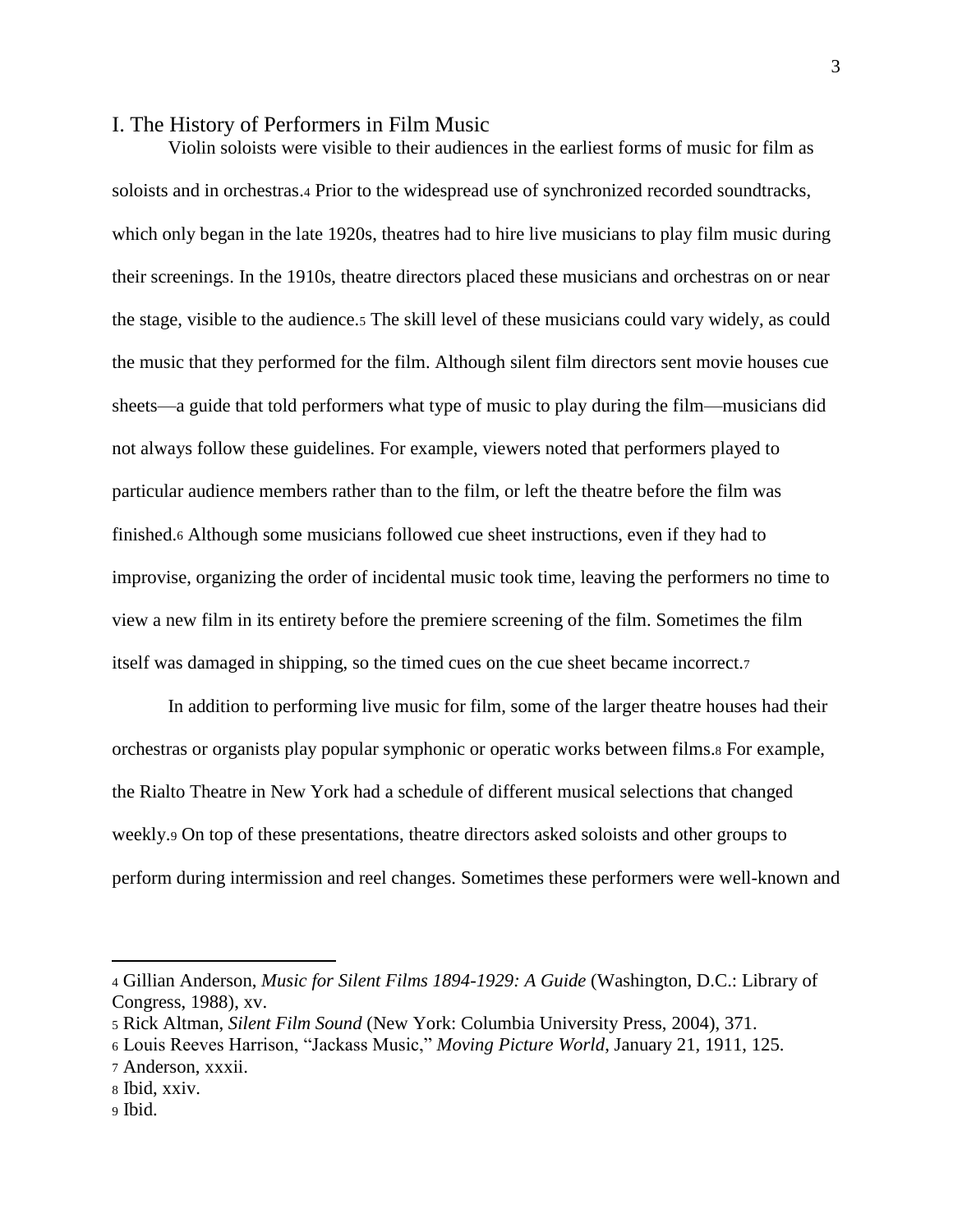played standard repertoire, such as Carlo Marx performing a Franz Liszt concerto to great applause or Percy Grainger performing on Duo-Art pianos.<sup>10</sup> Conductors often showcased their orchestra's concertmaster in solo performances. For example, David Mendoza, associate conductor at the Capitol Theatre in New York, wrote an original cadenza to an unspecified Hungarian rhapsody for well-known violinist Eugene Ormandy.<sup>11</sup>

Film directors' desires for a more precise synchronized sound ultimately resulted in fewer and fewer jobs for theatre musicians. Although this led to clearer and more consistent matches to sound and screen, the audience was deprived of what Michael Slowik describes as the "immediacy and spontaneity" of live musicians.<sup>12</sup> Soloists would disappear behind the technology of synchronized sound for some time, and the musical desires of the composer would come into the foreground.

<sup>10</sup> Ibid, xxvi.

<sup>11</sup> David Neumeyer, *The Oxford Handbook of Film Music Studies* (New York: Oxford University Press, 2014), 623.

<sup>12</sup> Michael Slowik, *After the Silents: Hollywood Film Music in the Early Sound Era, 1926-1934* (New York: Columbia University Press, 2014), 86.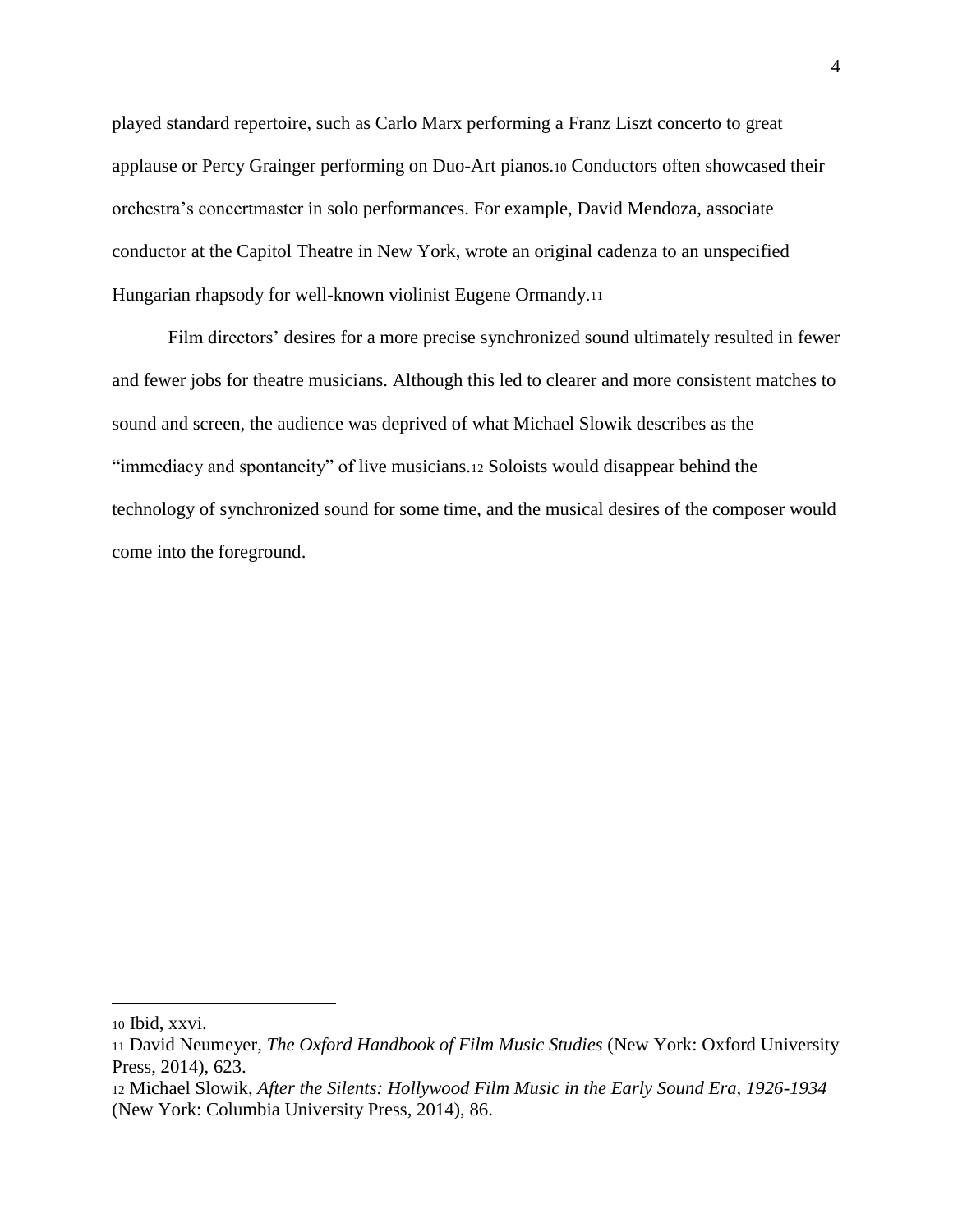### <span id="page-10-0"></span>II. Musicians and Non-Musicians in Film

Although musicians have played major roles since the beginning of film, they have rarely been featured on-screen; their part was off-screen. Even with all the many films that have been based on the lives of performers and composers—especially in the 1940s, with musical biopics like *A Song to Remember* (1945) about Frederick Chopin and *Song of Love* (1947) about Robert Schumann—well-known professional performers have only occasionally been asked to fill a role on a film. Isaac Stern, notable concert violinist, was asked to play the role of music adviser in the film *Humoresque* (1946), about a young violinist trying to succeed as a soloist. Stern not only played all of the violin solos on the soundtrack, but his hands also appeared on-screen for closeups, filling in for the film's leading actor, John Garfield, who had no formal training on the violin. The film features many famous pre-composed pieces in the violin repertoire, such as *Symphonie Espagnole* by Edouard Lalo, *Zigeunerweisen* (Gypsy Airs) by Pablo Sarasate, Violin Sonata in A major by Cesar Franck, and Violin Concerto in D major, op. 35 by Pyotr Ilyich Tchaikovsky, which are presented in segments in the film. Unlike recent composers who have collaborated with violinists to record original scores, Franz Waxman did not write original content for Stern to play, even though the violinist was directly asked to be the music adviser and to record complete solos for the soundtrack. This makes sense, though, because the film is about a violinist trying to be a professional soloist; new violin solos in the score would appear out of place compared to standard repertoire.

Films based on the lives of musicians have continued to be produced in the late twentieth and twenty-first centuries. Such films have understandably tended to include excerpts of precomposed pieces as these films are focused on the composer's music or the repertoire that a soloist performed. *Immortal Beloved* (1999), based on the life of Ludwig von Beethoven, includes many famous works by the composer, such as his  $3<sup>rd</sup>$ ,  $6<sup>th</sup>$ ,  $7<sup>th</sup>$ , and  $9<sup>th</sup>$  symphonies,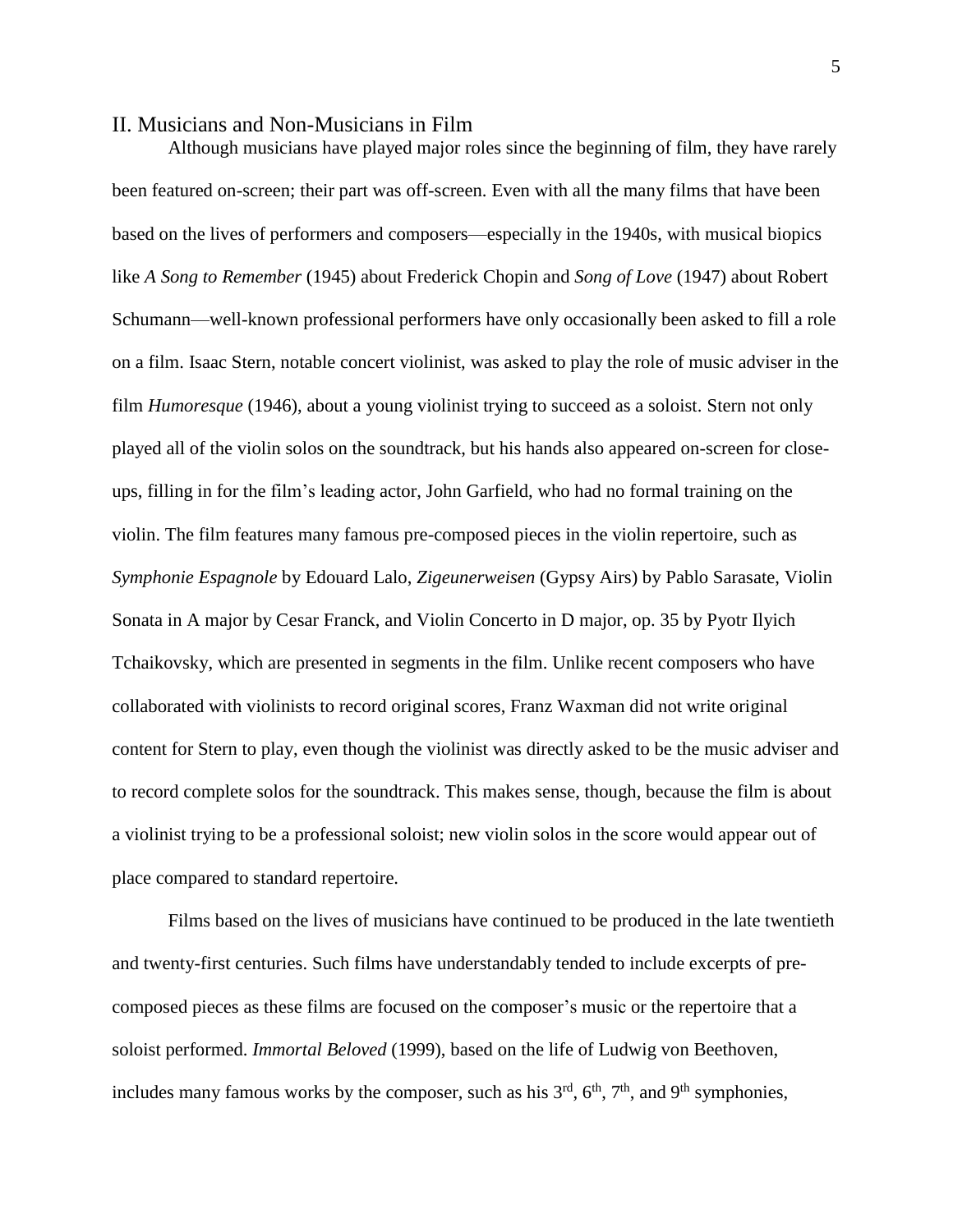*Pathétique* sonata, and the Kyrie from *Missa Solemnis*. Sometimes a concert soloist is brought to the forefront and cast in a main role for these types of films. *The Devil's Violinist* (2013), for example, features professional violinist David Garrett playing the role of the infamous violinist Niccolò Paganini. This film again utilizes pre-composed music, and the violinist is not playing any original solos.

Since directors often cast non-musician actors to play musicians, they have come up with ways to give the illusion that the actors are the ones producing the sound. In Yaron Zilberman's *Late Quartet* (2012), actors portray members of a renowned string quartet. In a press release interview, the director stated that he only required the actors to learn segments of Ludwig von Beethoven's String Quartet in C-sharp minor, op. 131. Several coaches were assigned to each of the four actors to give them lessons, although one of the actors already knew how to play the cello. Zilberman also explained that the instruments the actors used were real, and individually selected for the four actors, in order to make their performance appear more authentic.<sup>13</sup>

*Shine* (1996) is another film about a musician, pianist David Helfgott, who suffered from a mental breakdown while preparing Sergei Rachmaninoff's Third Piano Concerto. A nonmusician, Geoffrey Rush, was cast as Helfgott and, although he had taken piano lessons as a child, he had to begin taking lessons again for the role. Rush did not require a professional musician hand double, saying that it would "work better dramatically for the audience" to see him actually performing parts of Rachmaninoff.<sup>14</sup>

 $\overline{a}$ 

<sup>14</sup> Michael Horowitz, "Rush Illuminates Life and Mentality of Ingenious Pianist in 'Shine,'" *The Daily Bruin*, November 21, 1996, accessed February 26, 2017, http://dailybruin.com/1996/11/20/rush-illuminates-life-and-ment/.

<sup>13</sup> Mongrel Media, *A Late Quartet*, press release, 2012.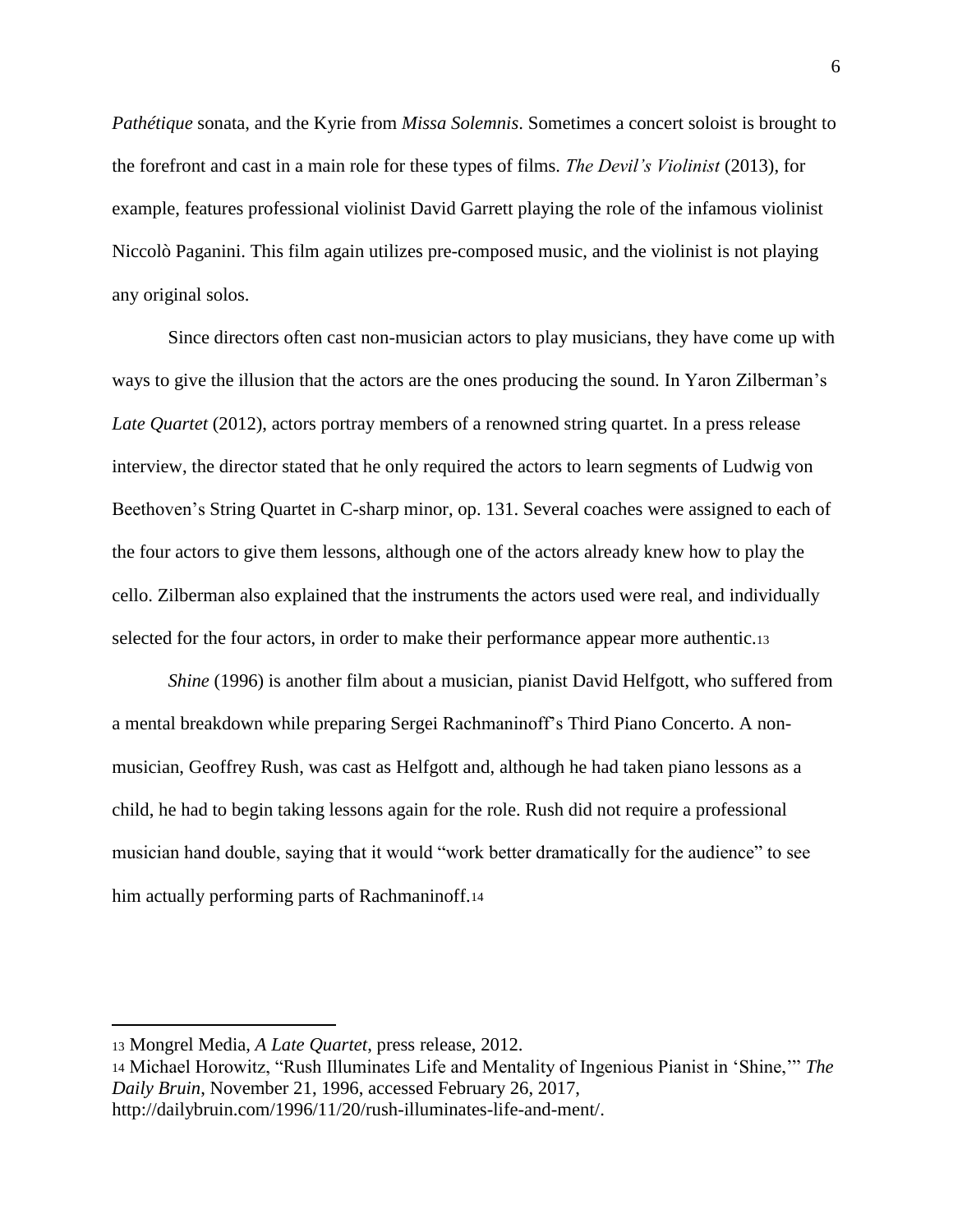Preparation seems to be key for directors who want on-screen musical performances by non-musician actors to be as realistic and as believable as possible. Adrien Brody, who played the real-life pianist and composer Władysław Szpilman in Roman Polanski's *The Pianist* (2002), was required to learn specific passages from pieces for filming. The actor was also required to take lessons and practice for four hours a day in the months leading up to filming in order to appear authentic on-screen.<sup>15</sup> Although Brody has a recorded track on the film's official soundtrack, most likely to showcase the amount of work he put into preparing for the role, all of his piano-playing scenes in the film were overdubbed by professional pianist Janusz Olejniczak.<sup>16</sup>

These long, intense practice sessions are essentially required for non-musician actors to believably play an instrument that otherwise takes years to master. Milos Forman, director of *Amadeus* (1984), stated that he considered casting a musician to play the role of Mozart, but decided against it, since "the demands of the role were too great."<sup>17</sup> Luckily for Forman, Tom Hulce, who was cast as the music prodigy, already knew how to read music from playing the violin and singing as a youth. Even then, the actor needed to practice piano four to five hours a day to look convincing on-screen.<sup>18</sup> A professional musician overdubbed scenes in which Hulce played piano, even though the actor had extensive piano lessons and intense practice sessions. Still, the actor knew that the camera could be on his hands at any time, and desired to make his

<sup>15</sup> Stephen Applebaum, "How Playing The Pianist Took Its Toll," *BBC News*, January 24, 2003, accessed April 1, 2017, http://news.bbc.co.uk/2/hi/entertainment/2688547.stm.

<sup>16</sup> Dorian Griscom, "A Review of Music from the Motion Picture 'The Pianist,'"*World Socialist Web Site*, August 1, 2003, assessed April 1, 2017,

https://www.wsws.org/en/articles/2003/08/pian-a01.html.

<sup>17</sup> Stephen Farber, "Casting the Coveted 'Amadeus' Roles," *The New York Times*, September 20, 1984, accessed April 7, 2017,

http://www.nytimes.com/packages/html/movies/bestpictures/amadeus-ar3.html. <sup>18</sup> Ibid.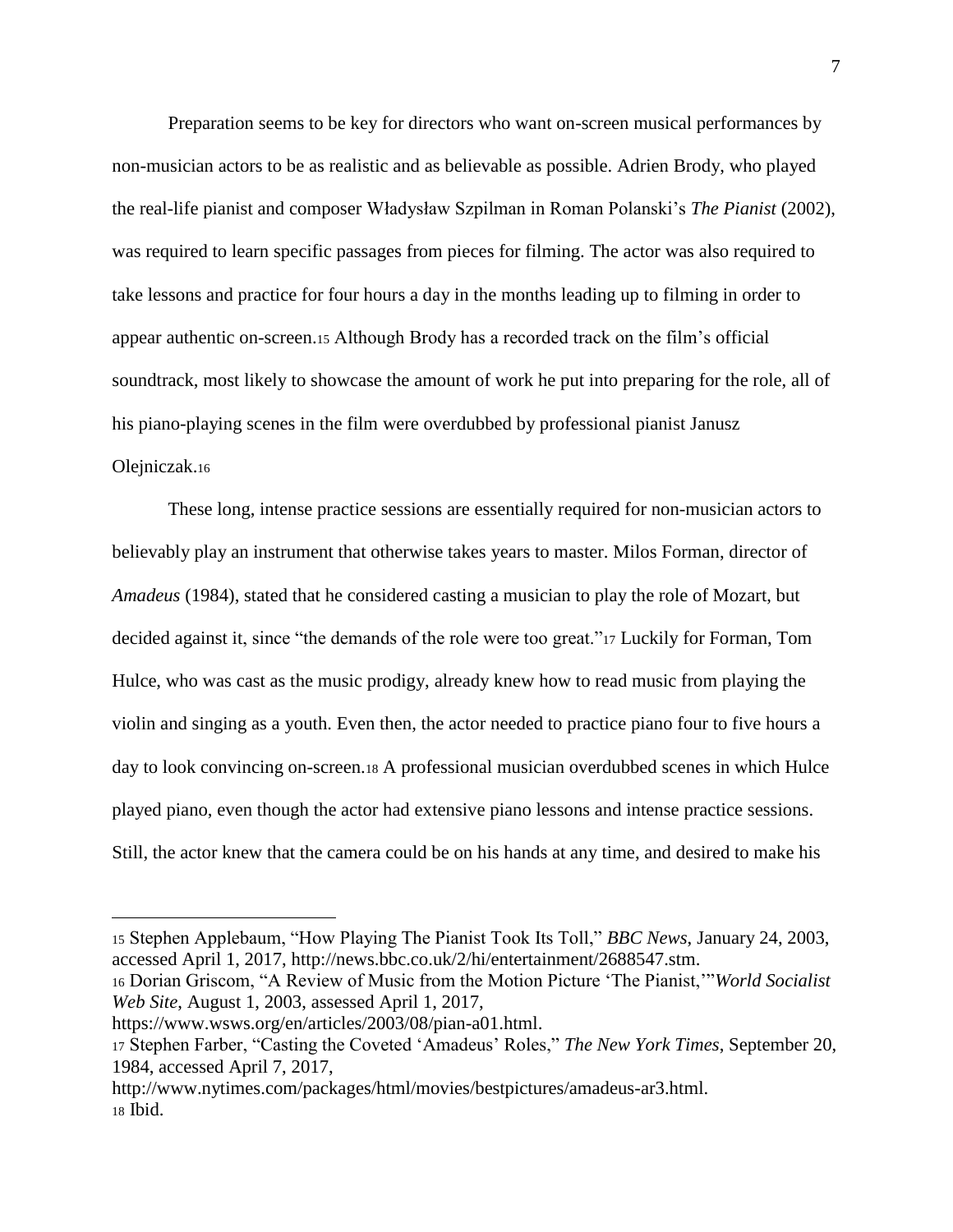piano playing believable as possible.<sup>19</sup> There is one scene in the film in which Mozart is playing the piano upside-down with his hands crossed over one another. A stunt-double (or rather handdouble) is not being used; Hulce is indeed the person playing piano, but the viewers hear an overdub made by a professional pianist<sub>20</sub>

Perhaps even more challenging than being able to convincingly play an instrument onscreen is being able to portray a music teacher on an instrument that one does not even know how to play. Meryl Streep played the role of the violin teacher Roberta Guaspari in the film *Music from the Heart* (1999). The actor had two months to learn not only how to play violin but also how to convincingly teach the instrument on-screen to school-aged children. Streep took extensive lessons from Sandy Park of the New York Philharmonic, and these lessons could go on for up to five hours.<sup>21</sup> The actor had to learn entire pieces, rather than simply sections of pieces, and had to prepare Johann Sebastian Bach's Concerto in D minor for Two Violins.<sup>22</sup>

For films featuring a character who also happens to play an instrument, directors may have actors prepare for filming with lessons. For example, in *Master and Commander: The Far Side of the World* (2003), Jack Aubrey, the main character, also happens to play the violin. Russell Crowe, the actor portraying him, did not, so the director assigned a violin teacher to help

<sup>19</sup> John Stark, "With Amadeus, Tom Hulce Finds His Career Crescendoing," *People*, December 10, 1984, accessed April 7, 2017, http://people.com/archive/with-amadeus-tom-hulce-finds-hiscareer-crescendoing-vol-22-no-24/.

<sup>20</sup> Henry Sheehan, "Play It Again, 'Amadeus,'" *Directors Guild of America*, Winter 2008, accessed April 7, 2017, http://www.dga.org/Craft/DGAQ/All-Articles/0604-Winter2006- 07/Shot-to-Remember-Amadeus.aspx.

<sup>21</sup> Bonnie Churchill, "Streep Takes Violin Immersion Course for Role in 'Music of the Heart,'" *The Chicago Tribune*, October 16, 1999, accessed April 7, 2017,

http://articles.chicagotribune.com/1999-10-16/news/9910160182\_1\_violin-roberta-guasparimeryl-streep.

<sup>22</sup> Sandra P. Angulo, "Behind the Scenes with Meryl Streep," *Entertainment Weekly*, November 1, 1999, accessed April 7, 2017, http://ew.com/article/1999/11/01/behind-scenes-meryl-streep/.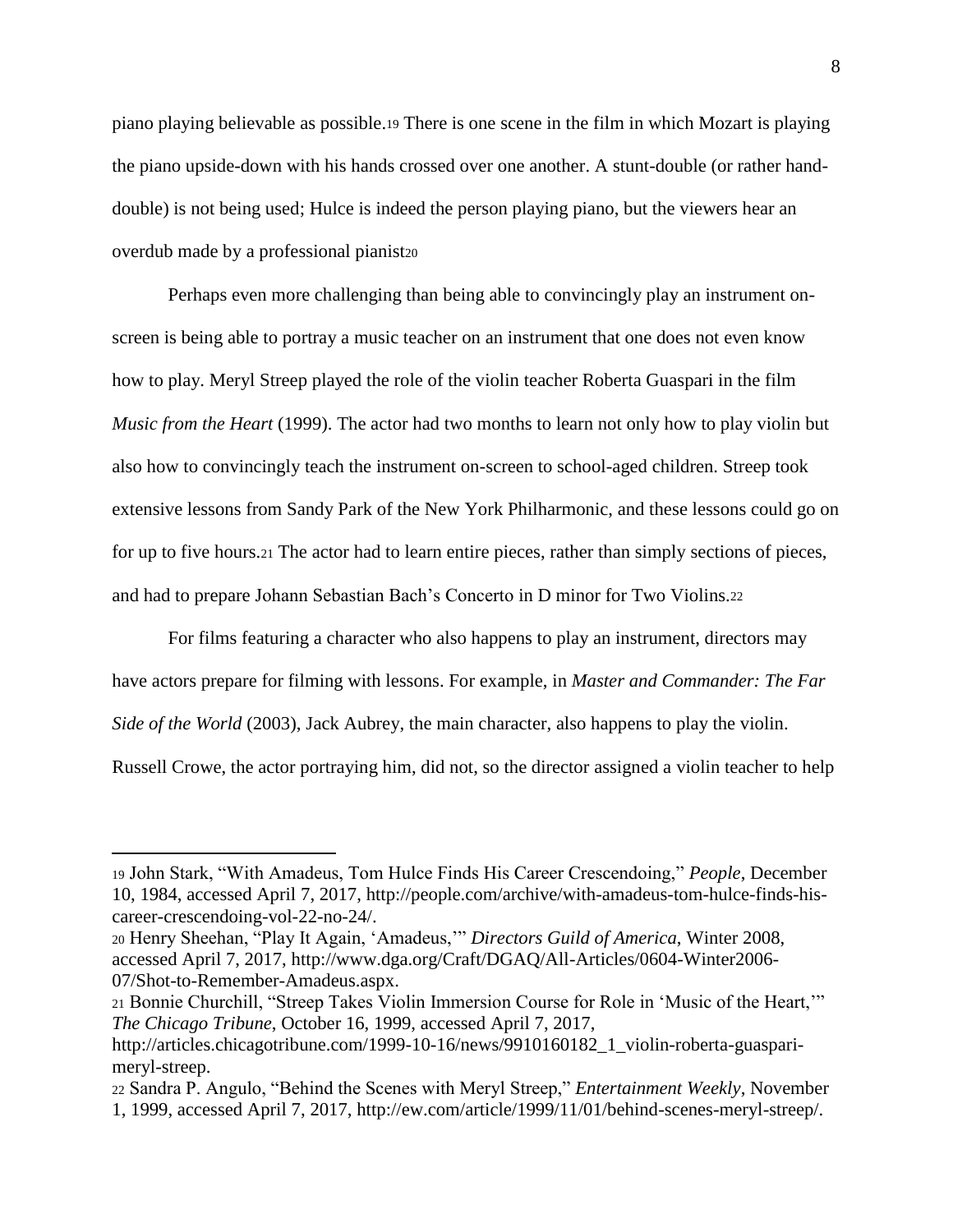him learn sections of two pieces, Luigi Boccerini's *La musica notterna della strade di Madrid* and Wolfgang Amadeus Mozart's *Violin Concerto No. 3 in G major*, in three months' time.<sup>23</sup> The actor actually purchased a violin and filmed his scene using gut strings and without a shoulder rest to make it as authentic as possible.<sup>24</sup> Unlike some other films, Crowe's playing is not being overdubbed by a professional violinist.

Though actors (rather than musicians) were cast for most of these roles, musicians either trained these actors to look convincing on-screen, or recorded the actual pieces to overdub the actors' playing, a practice that continues even in some of the films discussed later. Pre-composed repertoire is usually not presented in its entirety in films using either musicians or nonmusicians; this is especially important for the non-musician actors as they prepare since they have only a limited amount of time to look or sound convincing on an instrument. Musicians in these types of films were still relegated to the more hidden aspects of film production, but a few would be asked to be the featured violinist in select films.

<sup>23</sup> Russell Crowe and Richard Tognetti, "Double Acts: Actor Russell Crowe and Violinist Richard Tognetti," *The Strad*, November 24, 2014, accessed April 7, 2017, http://www.thestrad.com/double-acts-actor-russell-crowe-violinist-richard-tognetti/. <sup>24</sup> Ibid.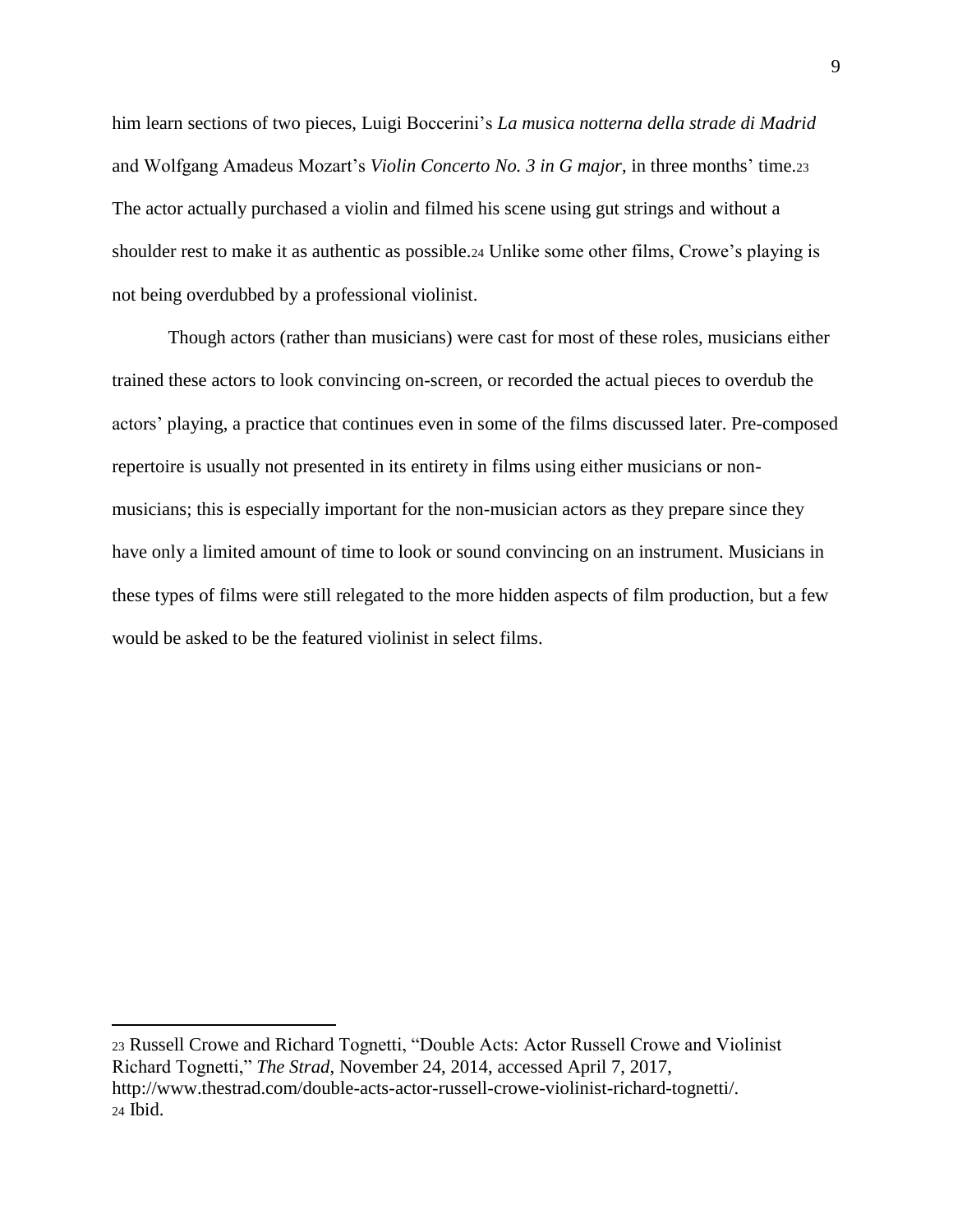### <span id="page-15-0"></span>III. Selected Films and Performers

 $\overline{a}$ 

Although composers have written solos for a variety of different instruments in their concert music scores, the violin is one of the most popular.<sup>25</sup> Violin solos can be heard in countless film soundtracks, from pre-composed music for violin in Franz Waxman's *Humoresque* (1946) to original music for violin, such as the leitmotif associated with the kingdom of Rohan in Peter Jackson's *Lord of the Rings* (2001-2003). The majority of these solos are performed by the concertmaster of the studio orchestra, rather than some distinguished violinist such as Isaac Stern. For the rest of this paper, however, I will consider the work of notable violinists who have performed prominent original violin solos and in some cases played major roles in the production of the film. Itzhak Perlman, Joshua Bell, and Hilary Hahn, the three violinists credited as a featured soloist on these soundtracks, all had (and continue to have) prolific performing and recording careers prior to being asked to record for a film soundtrack. They all also had different strategies for the recording, preparation, and production processes.

Only some of the films received media coverage on the different strategies the violinists used. For example, even though Perlman recorded the now-famous solos from *Schindler's List*, his interviews cover his experience performing the pieces with an orchestra in front of a live audience. Bell has worked on multiple films, including *Defiance* (2008) (in which he was cast as a prominent character), *Angels and Demons* (2009), and the Chinese film *The Flowers of War*  (2012), but no interviews or accounts provide insight to his work and preparation for recording or acting. Hahn also has two soundtrack credits beyond *The Village* (2004) – *The Deep Blue Sea*

<sup>25</sup> This being said, there have been two recent dissertations on the use of certain orchestral instruments in film music scores as a whole: Yi-Hsin Cindy Liu, "The Examination of the Appearance and Use of the French Horn in Films Scores from 1977 to 2004," (DMA dissertation, University of Cincinnati, 2005) and Richard Rulli, "Interviews with Hollywood Studio Trumpet Players," (DMA dissertation, University of Wisconsin – Madison, 2000).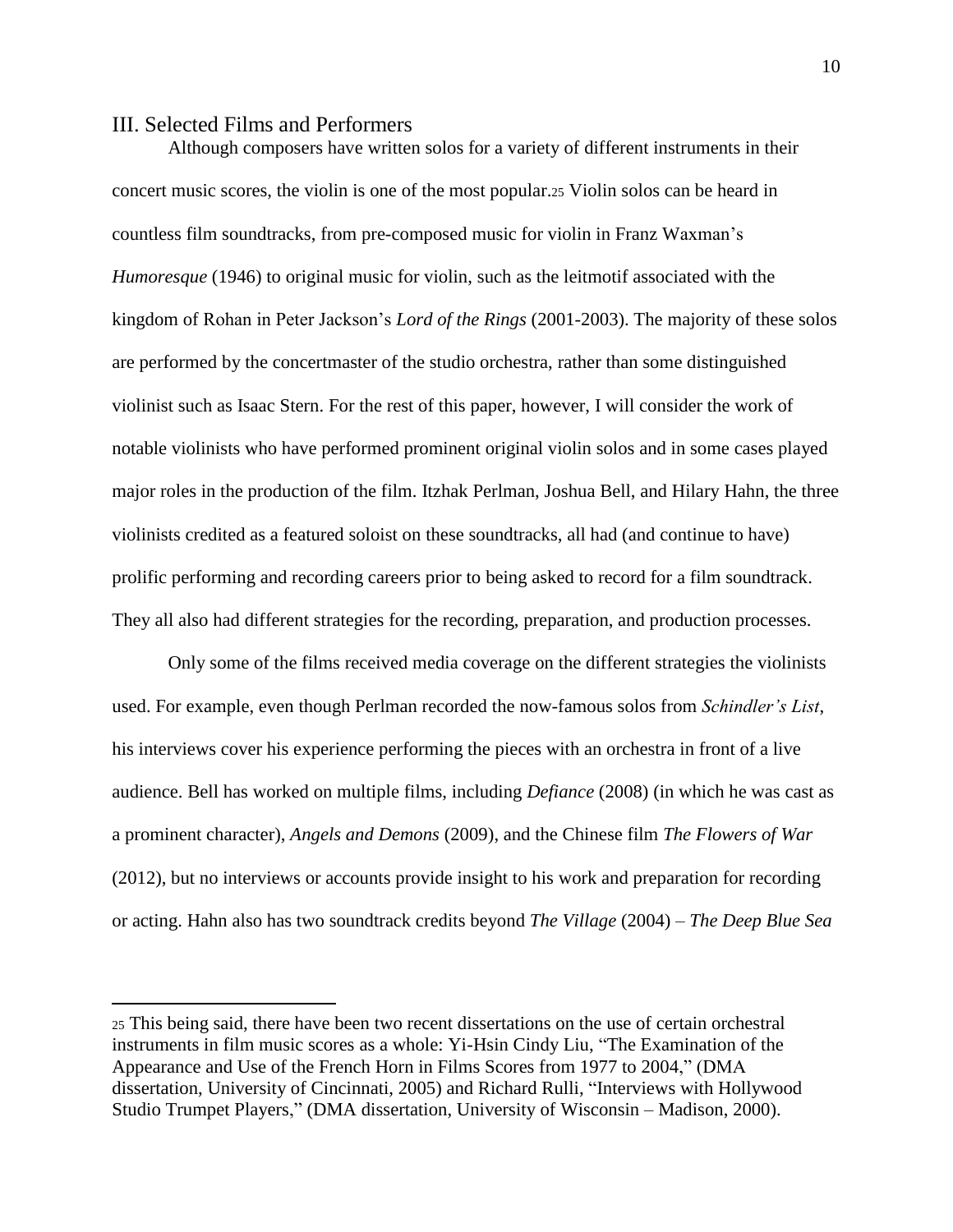(2011) and *The Sea* (2013) – but, again, there are no interviews about the preparation process. Additionally, *The Deep Blue Sea* only used the pre-composed music of Samuel Barber's Violin Concerto, Op. 14, which was recorded by Hahn.<sup>26</sup>

*The Red Violin* is a historical drama, tracing the history of the titular character (a red violin) as it gets lost, stolen, and found throughout history and the world. John Corigliano composed the music and director Francois Girard contracted Joshua Bell to record the violin solos. Corigliano said in an interview that he did not want to use pre-composed music for the film, indicating that he wanted all five "episodes" of the violin's history to have "a thematic relation, even if it's stylistically divergent."<sup>27</sup> The composer also mentioned that he worked on the score earlier than other films, since the diegetic music the actors played had to match the recorded music.<sup>28</sup>

Practically all of the solo violin music heard in the film is performed by Joshua Bell. Girard cast violinists and non-violinists and had them take lessons in acting and violin respectively. The Red Violin's first owner is a young orphan, played by a student attending the Music Academy of Vienna. Although he was clearly adept at the violin – there is a scene in the film in which the orphan is resolutely practicing with a metronome with increasing tempo – Bell's playing is what the viewer is actually hearing. In the Shanghai episode, Bell had to record inaccurate violin playing, filled with scratchy notes and questionable fingerings, since the character he was recording for was only the daughter of an accomplished violinist, and not a violinist herself. The only scene for which Bell did not record for was real-life musician Ireneusz

<sup>26</sup> Kenneth Turan,"Movie Review: Rachel Weisz a Passionate Force in 'Deep Blue Sea,'" *Los Angeles Times*, March 23, 2012, accessed April 17, 2017,

http://articles.latimes.com/2012/mar/23/entertainment/la-et-deep-blue-sea-20120323. <sup>27</sup> Ford Thaxton, "John Corigliano on Scoring *The Red Violin*," *Soundtrack* 18, no. 70 (1999). <sup>28</sup> Ibid.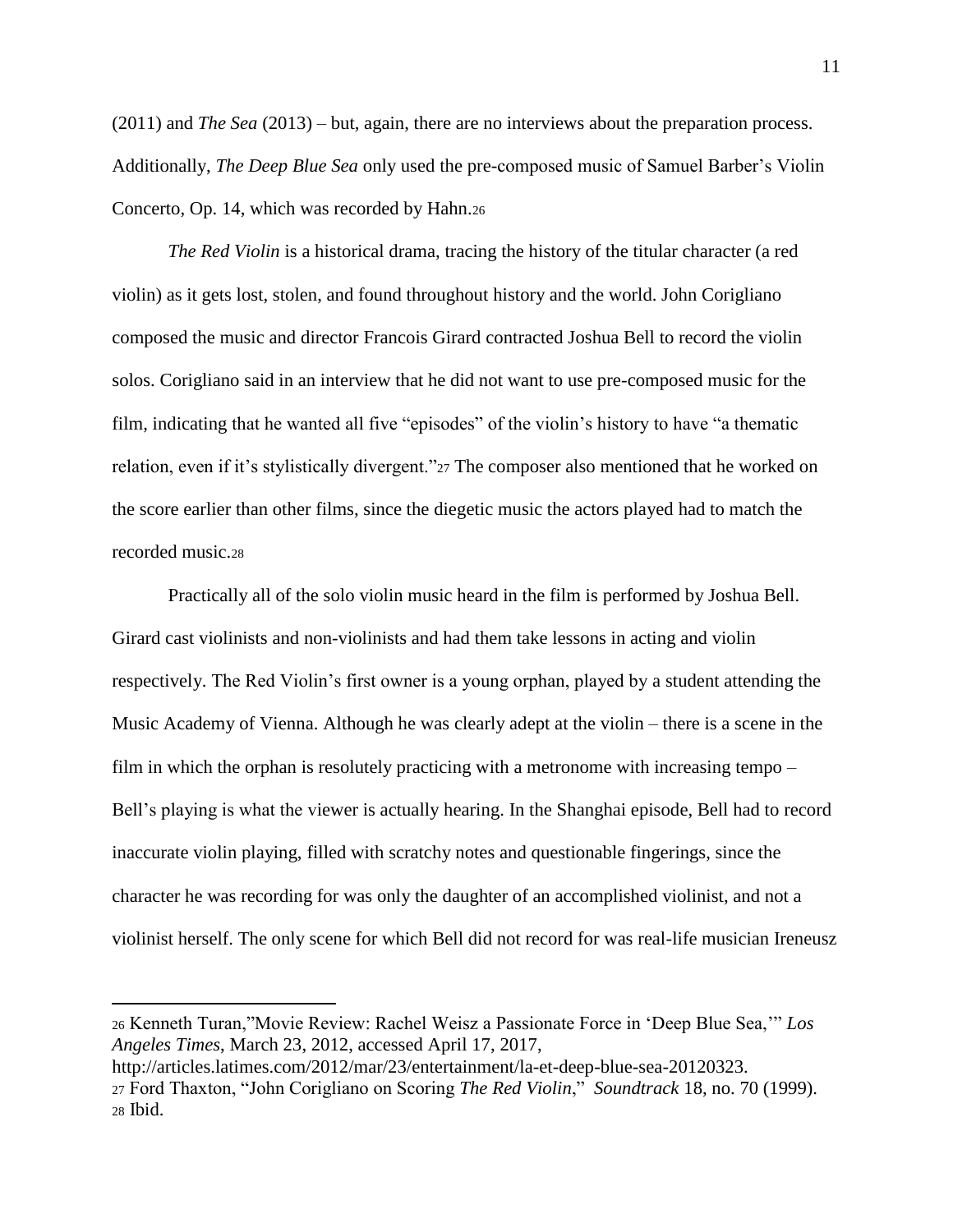Bogajewicz's scene, in which the actor tests a Stradivarius with musical scales.<sup>29</sup> Since Bell was essentially representing the Red Violin, the absence of dubbing in this scene makes sense.

Viewers did not only hear Bell's work on the violin, they also saw his fingers in action. Girard cast a non-musician to play fictional violin virtuoso Frederick Pope, a character who resembles famous violinist Nicolò Paganini. In order to make the actor appear to be playing the violin, Girard used a technique that he calls "the octopus."<sup>30</sup> A *Los Angeles Times* article described this complicated set up: "Actor Jason Flemyng had the violin tucked under his chin, but his arms were extended at his sides. Standing to one side and the left was violinist Joshua Bell, his left arm crossing Flemyng's, his hand curled around the violin's neck, his fingers moving on the fingerboard. On Flemyng's right, a British violinist reached across to bow the strings. The player's arms were tied to Flemyng's at the elbows, so that when either of them moved, the actor's body responded."<sup>31</sup>

Unlike the films I discussed in the previous section, in these films the soloist was not simply handed their part, asked to improvise something, or requested to perform standard repertoire for their instrument. Bell was also included in conversations with Corigliano and Girard. The director was striving for historical accuracy, and often asked questions about how the violin was played differently in past centuries.<sup>32</sup> This level of involvement indicates that the role of the solo musician in film music has evolved into something more substantial than what was asked of them in earlier films.

<sup>29</sup> Ken Smith, "Truly Playing the Part," *The Los Angeles Times*, June 06, 1999, accessed January

<sup>3, 2017,</sup> http://articles.latimes.com/1999/jun/06/entertainment/ca-44518.

<sup>30</sup> Ibid.

<sup>31</sup> Ibid.

<sup>32</sup> Ibid.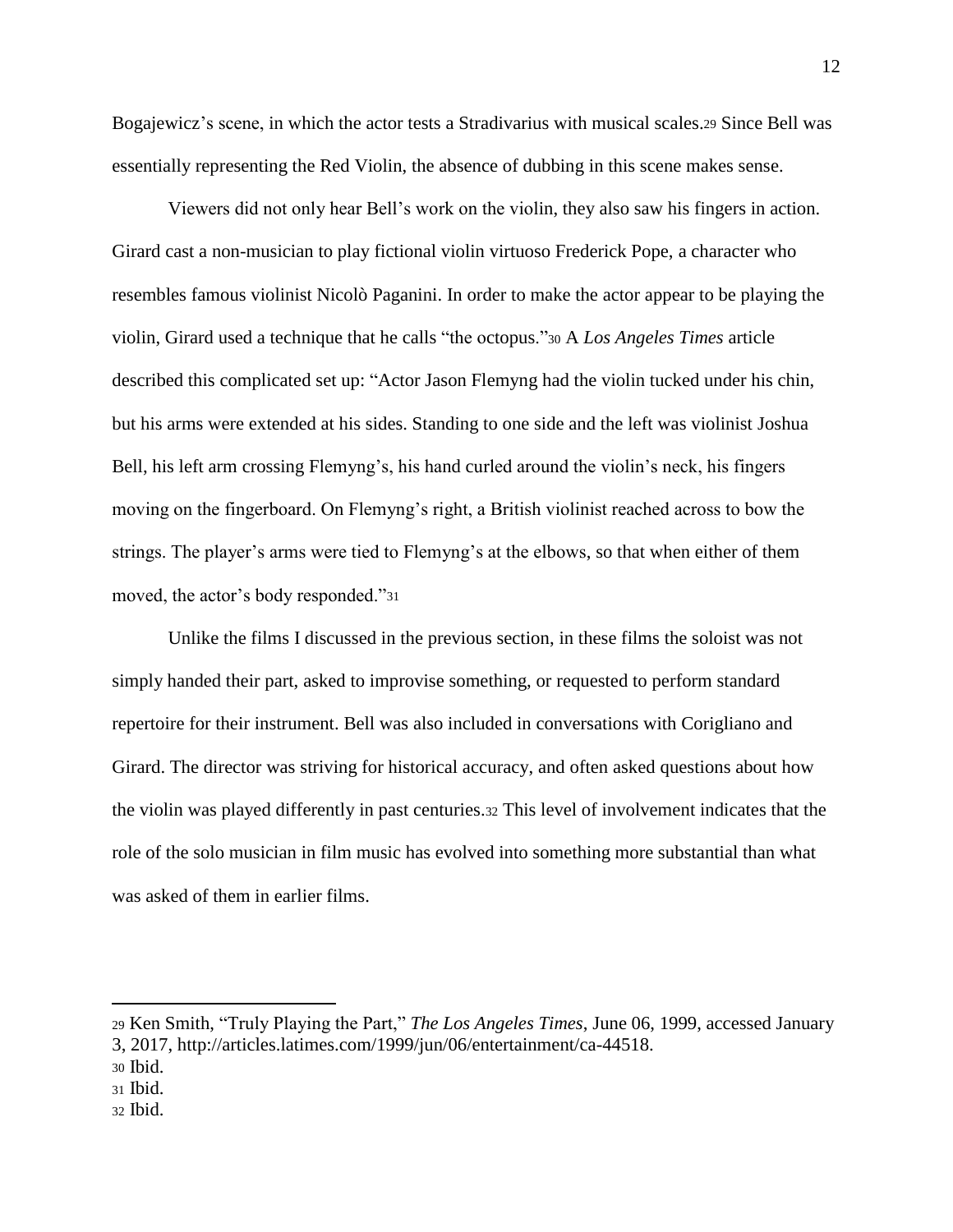*Iris* (2001) was the second film to feature Bell's playing after *The Red Violin*, and the violinist has stated that it was a very different experience from his first film. Bell said that he had very limited involvement in the film or the score: "I read a lot of it at the recording session, because there was a lot of last-minute stuff thrown in…it wasn't a huge stretch, but the lack of preparation time was different."<sup>33</sup> This contrast in involvement is logical; the film is not centered on musicians or music. The fact that James Horner desired Bell to record all the solos indicates that the director wanted someone competent and well-known to provide the musical accompaniment for the film, just as talented performers played pieces during intermission in order to attract audiences in the silent film era.

*Ladies in Lavender* (2004) is another film with violin solos by Bell, about two sisters who befriend a Polish castaway who also happens to be an accomplished violinist. Unlike previous films, the solos Bell performs are a mix of pre-composed and original music. Similar to his experience on *Iris*, Bell was asked to record the solos at the last minute. The actor portraying Andrea, the violinist, did not know how to play violin and was sent to a violin coach to appear as if he had proper training on the instrument. The coach was present on set, playing the music while the actor mimed all the notes. Bell then had to match the bowing action that was filmed for the recording. He compared his experience to his work for *The Red Violin,* saying "I had to make sure it looked natural and actually was the way I wanted to play it. I'd done it before with *The Red Violin,* where the music had to end exactly as the credits hit the end of the screen, yet sound as though it was off the top of my head."<sup>34</sup> Although the film has only sections of these violin solos, both the composer and Bell recorded the pieces in their entirety, such that viewers who

<sup>33</sup> Ford Thaxton, "Joshua Bell on Performing *Iris," Soundtrack* 21, no. 81 (2002). <sup>34</sup> Adam Sweeting, "A Leading Role for Virtuoso in the Wings," *The Telegraph*, November 20, 2004.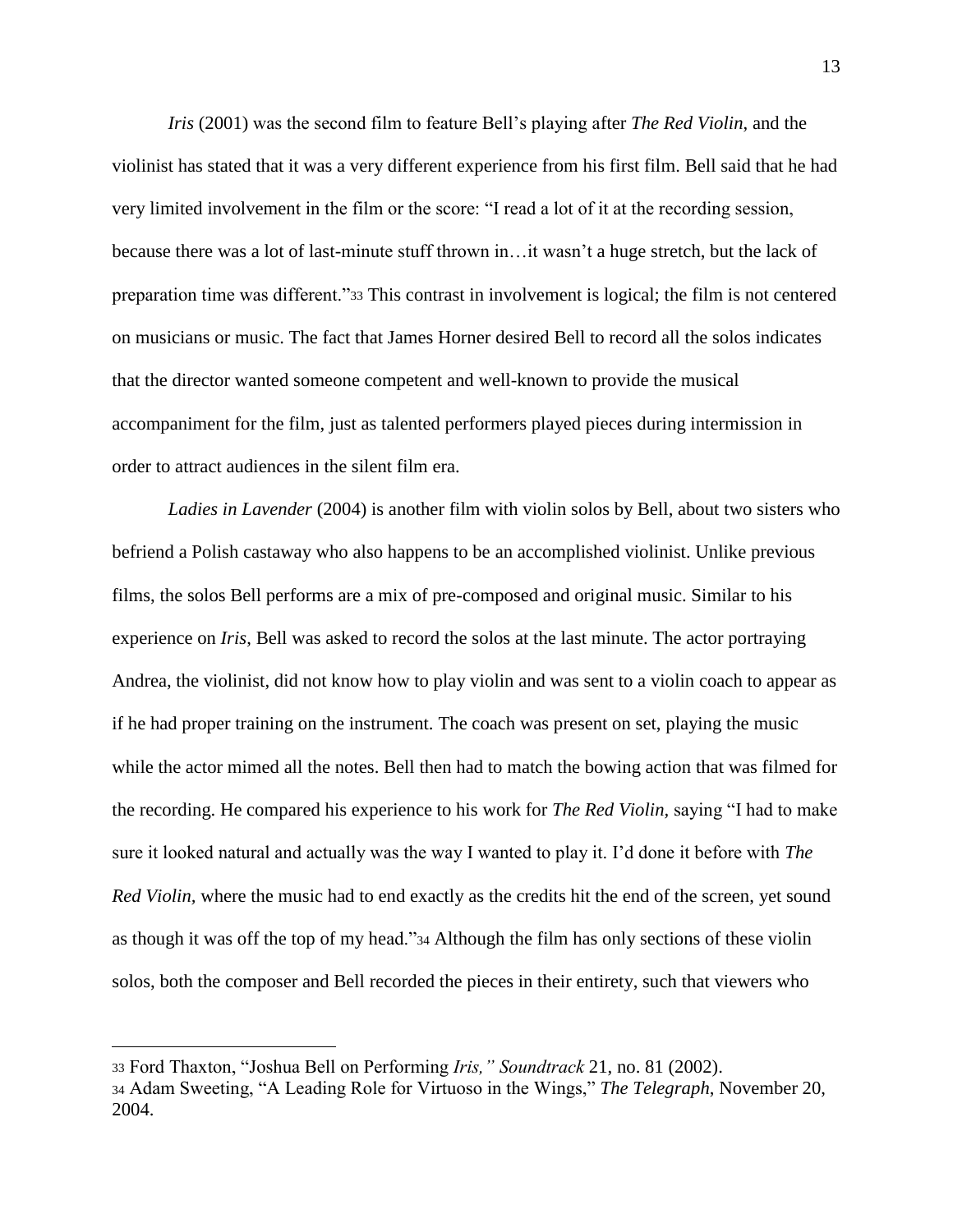had not seen the film could still enjoy Bell's playing a medley of standard repertoire and Hess's compositions.<sup>35</sup>

Another notable violinist with a thriving concert and recording career, who has been called upon for film scores, is Hilary Hahn. For *The Village* (2004), a psychological thriller directed by M. Night Shyamalan, Hahn is credited as "featured violinist," the soloist for composer James Newton Howard's score. Howard says that he enjoys composing for solo violin, though up to that point he had not been able to fully incorporate it in his previous scores as he does in this film.<sup>36</sup> As it is with most films, composing and recording the soundtrack occurred after filming and editing. Howard notes that he heavily edited and changed the score, wanting to emphasize the love story, and so he was not able to provide Hahn with a score earlier.

Hahn posted a video to her personal You Tube page in response to a viewer's query about her work for *The Village* soundtrack. Although she is an accomplished performer, with several notable recordings of Bach's Six Sonatas and Partitas for Solo Violin, she says that her experience working on a film soundtrack was very different. Hahn states that she was not given completed music until a day before she was to record them, and others the day of recording. In the video, she says that the majority of the soundtrack is "short-term preparation, and a little bit of sightreading," though she felt as if she had enough time to prepare for recording so she "wasn't completely winging it."<sup>37</sup> Hahn credits Howard for making the recording successful, since he wrote solos that "laid really well on the violin and in my hands in particular." Shyamalan was also present during recording sessions so he could tell her what emotions he

<sup>35</sup> Ibid.

<sup>36</sup> Dan Goldwasser, "Manning the Village," *Soundtrack.Net*, August 22, 2004, accessed January 3, 2017, www.soundtrack.net/content/article/?id=128.

<sup>37</sup> Hilaryhahnvideos, "Recording a Movie Soundtrack," published July 16, 2009, http://www.youtube.com/watch?v=SQvq3y5nmAg.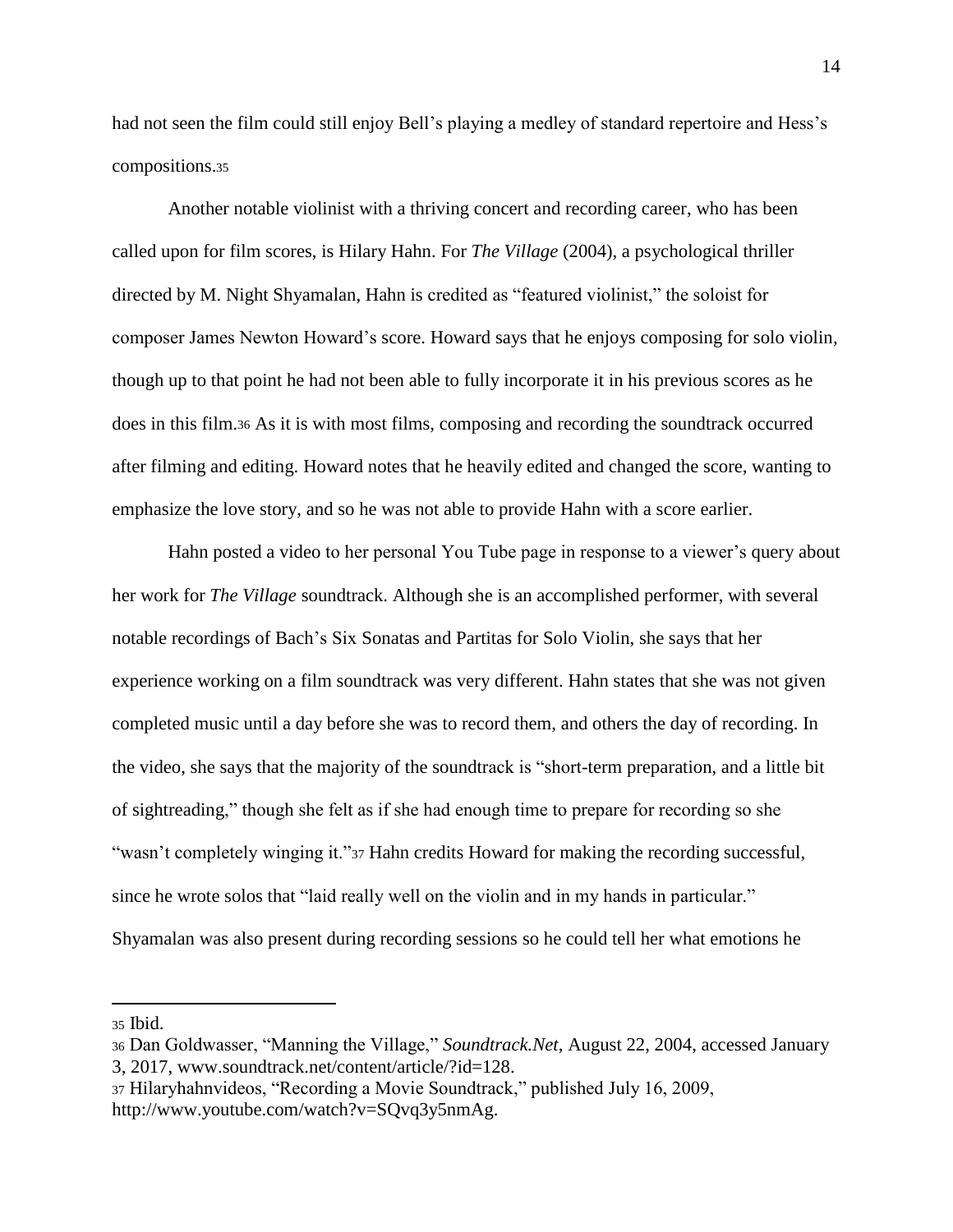wanted her to focus on for certain scenes. She called this a "backwards process" since she started with the interpretation before "finding the notes."38 Her descriptions for preparing the solos are similar to musicians' responses to cue sheets and even the gigs that studio musicians are called to play. In all cases, there was very little or no preparation time, and the voice of the director (or conductor) was the most important voice in the room, dictating how the musicians should play.

<sup>38</sup> Ibid.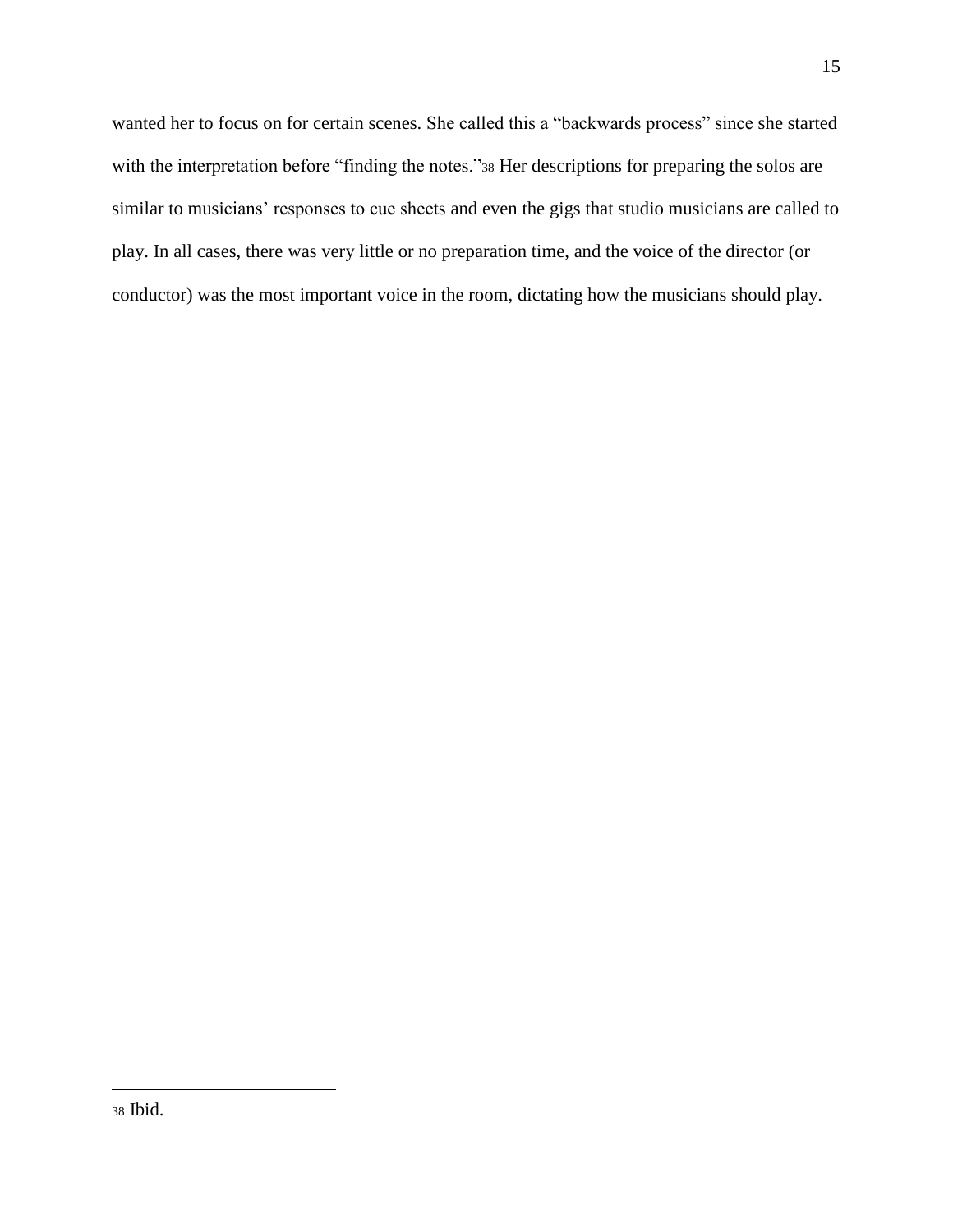#### <span id="page-21-0"></span>IV. Summary and Conclusion

Future research on these intense training sessions with actors playing musicians is needed; training an actor to look like they are believably playing an instrument and teaching them all of the foundational aspects of music (theory, history, musicianship) are two different things. Empirical research is also needed on how musician and non-musician viewers might perceive these actor-playing-musician scenes differently. Should these training sessions result in something that is authentic for all the film's viewers?

Visibility (or invisibility) and embodiment appear to be the two themes guiding violin soloists in film music. In the early twentieth century, violinists were highly visible: they performed live, often using cue sheets or improvising to accompany a film, or provided musical entertainment during intermissions or film changes. Synchronized sound became the new way to produce film music, so theatres no longer needed live performers. Many violinists performed standard repertoire, worked as music advisers, taught non-musician actors how to play the instrument in a few months' time, or recorded repertoire to overdub an actor's playing. Recent films featuring famous concert violinists still have some degree of invisibility, as none of these violinists appear in the film. The music from *Schindler's List* was made eventually visible; the solos in *Schindler's List* (1993) have enjoyed a life beyond the film soundtrack after Williams created a suite for solo violin and orchestra using three of the main themes*,* However, professional concert musicians have not recorded or performed the majority of these solos beyond the original soundtrack.

What is interesting about Joshua Bell and Hilary Hahn's involvement in film music is that these violinists have been able to experience almost all of these different roles in a relatively short period. On one film alone, Bell has worked as music adviser, overdub artist, and featured soloist. Hahn has recorded both original and pre-composed music in her films. Based on the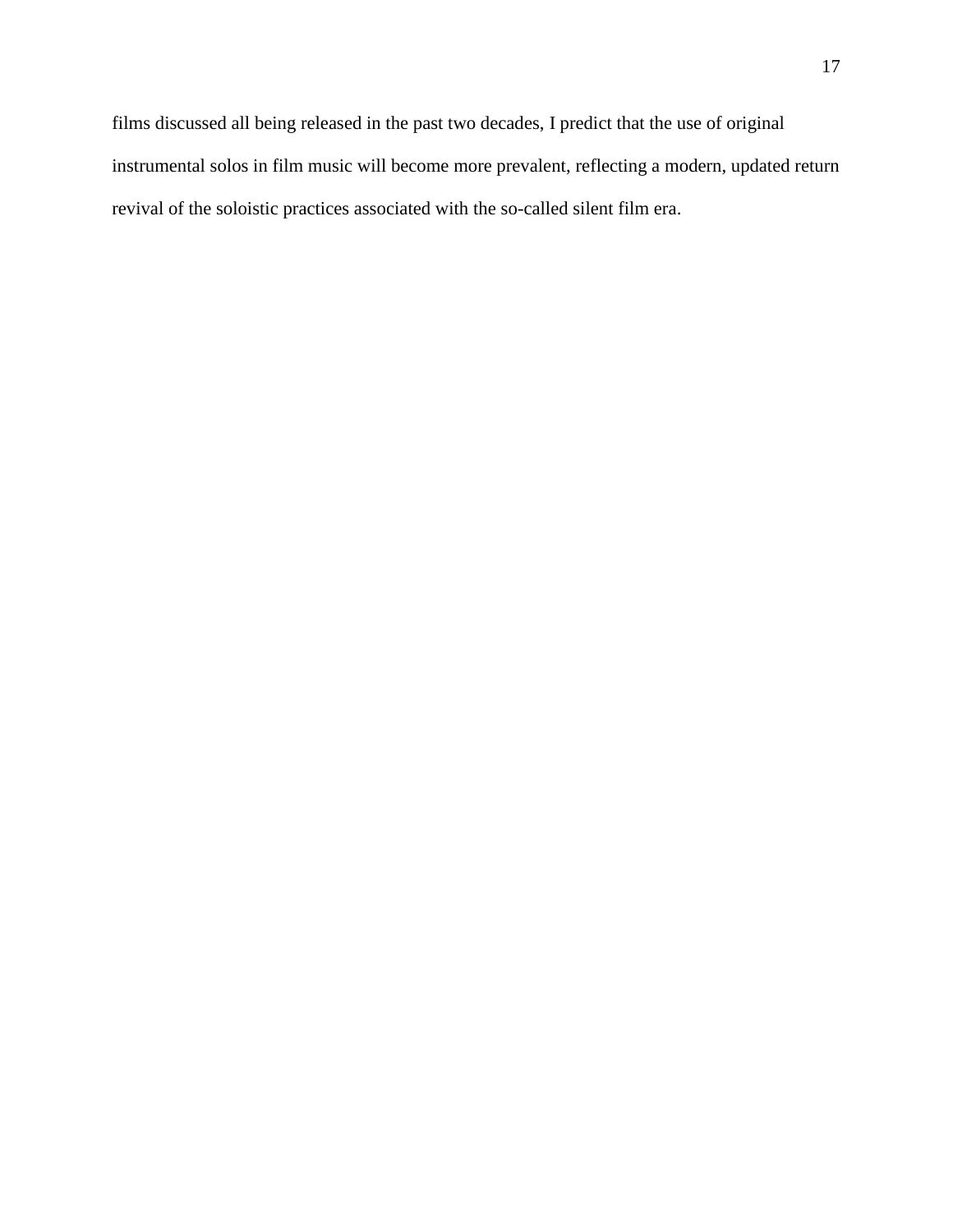# <span id="page-23-0"></span>Bibliography

Altman, Rick. *Silent Film Sound*. New York: Columbia University Press, 2004.

- Anderson, Gillian. *Music for Silent Films 1894-1929: A Guide.* Washington, DC: Library of Congress, 1988.
- Anderson, Tim. "Reforming 'Jackass Music': The Problematic Aesthetics of Early American Film Music Accompaniment." *Cinema Journal* 37 (Fall 1997): 3-22.
- Angulo, Sandra P. "Behind the Scenes with Meryl Streep." *Entertainment Weekly*. Last modified November 1, 1999. http://ew.com/article/1999/11/01/behind-scenes-meryl-streep/.
- Applebaum, Stephen. "How Playing The Pianist Took Its Toll." *BBC News*. Last modified January 24, 2003. http://news.bbc.co.uk/2/hi/entertainment/2688547.stm.
- Churchill, Bonnie. "Streep Takes Violin Immersion Course for Role in 'Music of the Heart.'" *The Chicago Tribune*. Last modified October 16, 1999. http://articles.chicagotribune.com/1999-10-16/news/9910160182\_1\_violin-robertaguaspari-meryl-streep.
- Crowe, Russell, and Richard Tognetti. "Double Acts: Actor Russell Crowe and Violinist Richard Tognetti." *The Strad*. Last modified November 24, 2014. http://www.thestrad.com/double-acts-actor-russell-crowe-violinist-richard-tognetti/.
- Farber, Stephen. "Casting the Coveted 'Amadeus' Roles." *The New York Times*. Last modified September 20, 1984.

http://www.nytimes.com/packages/html/movies/bestpictures/amadeus-ar3.html.

Faulkner, Robert R. *Hollywood Studio Musicians: Their Work and Careers in the Recording Industry.* Lanham, MD: University Press of America, 1985.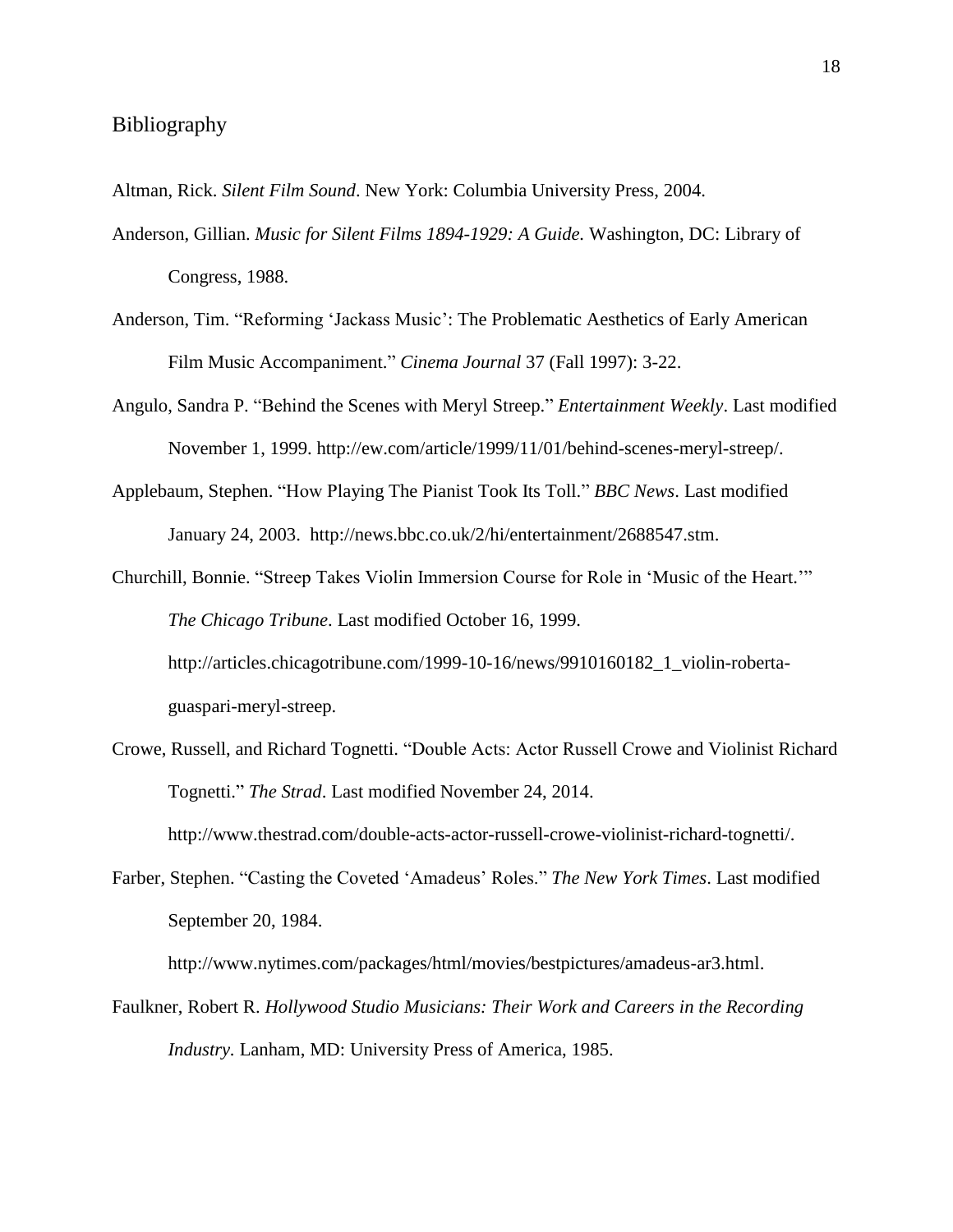- Goldwasser, Dan. "Manning the Village." *Soundtrack.Net*. Last modified August 22, 2004. www.soundtrack.net/content/article/?id=128.
- Griscom, Dorian. "A Review of Music from the Motion Picture 'The Pianist.'"*World Socialist Web Site*. Last modified August 1, 2003. https://www.wsws.org/en/articles/2003/08/piana01.html.

Harrison, Louis Reeves. "Jackass Music." *Moving Picture World*, January 21, 1911.

- Hilaryhahnvideos. "Recording a Movie Soundtrack." You Tube video. Posted July 16, 2009. http://www.youtube.com/watch?v=SQvq3y5nmAg.
- Horowitz, Michael. "Rush Illuminates Life and Mentality of Ingenious Pianist in 'Shine.'" *The Daily Bruin*. Last modified November 21, 1996. http://dailybruin.com/1996/11/20/rushilluminates-life-and-ment/.
- Kuklenski, Valerie. "Meryl Streep Fiddles Around in 'Music of the Heart.'" *Las Vegas Sun*. Last modified November 1, 1999. https://lasvegassun.com/news/1999/nov/01/meryl-streepfiddles-around-in-music-of-the-heart/.

Mongrel Media. *A Late Quartet*. Press release. 2012.

- David Neumeyer, *The Oxford Handbook of Film Music Studies* (New York: Oxford University Press, 2014), 623.
- Sheehan, Henry. "Play It Again, 'Amadeus.'" *Directors Guild of America*. Accessed April 7, 2017. http://www.dga.org/Craft/DGAQ/All-Articles/0604-Winter2006-07/Shot-to-Remember-Amadeus.aspx.
- Slowik, Michael. *After the Silents: Hollywood Film Music in the Early Sound Era, 1926-1934*. New York: Columbia University Press, 2014..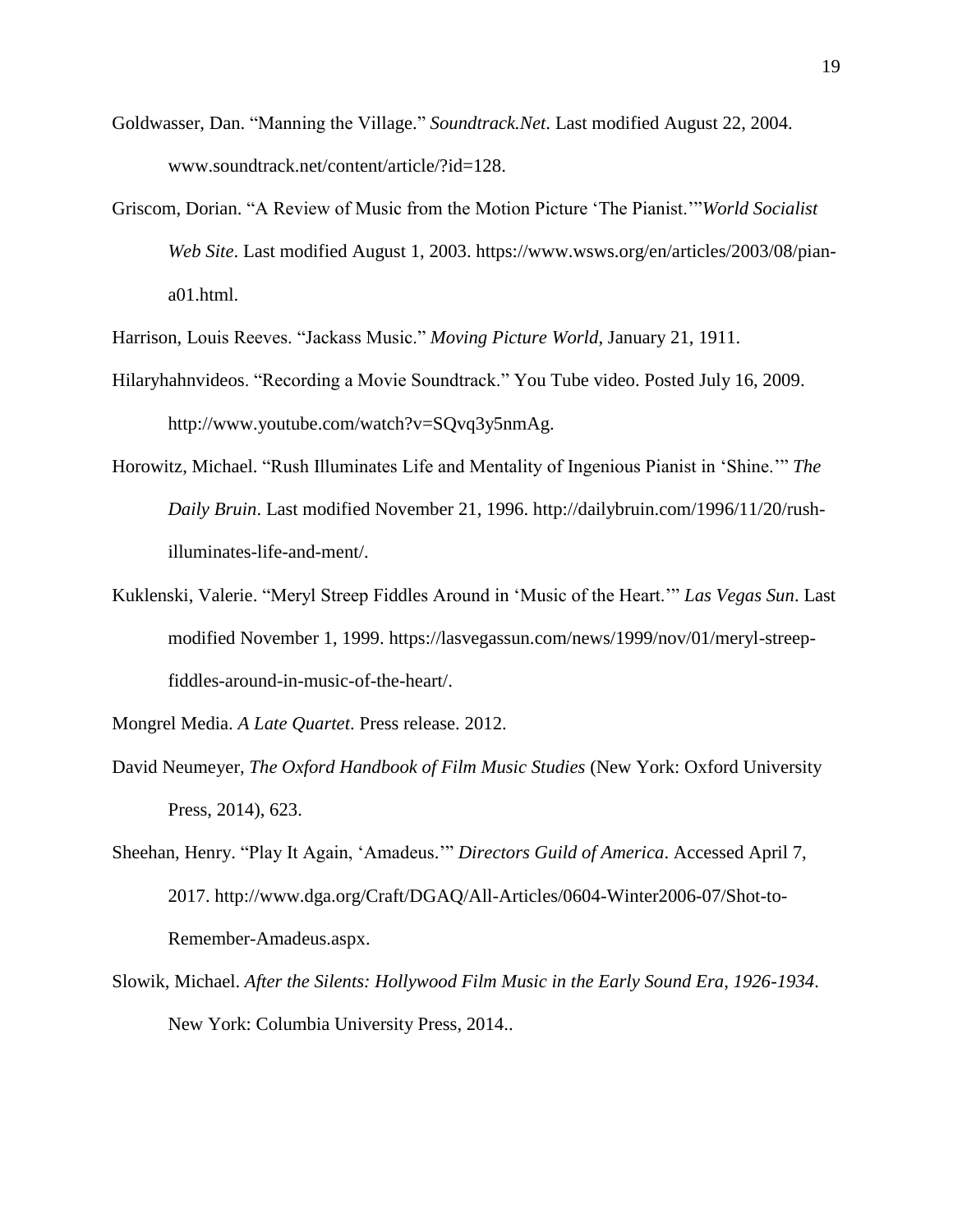- Smith, Ken. "Truly Playing the Part." *The Los Angeles Times*. Last modified June 06, 1999. http://articles.latimes.com/1999/jun/06/entertainment/ca-44518.
- Stark, John. "With Amadeus, Tom Hulce Finds His Career Crescendoing." *People*. Last modified December 10, 1984. http://people.com/archive/with-amadeus-tom-hulce-findshis-career-crescendoing-vol-22-no-24/.
- Sweeting, Adam. "A Leading Role for Virtuoso in the Wings." *The Telegraph*. Last modified November 20, 2004. http://www.telegraph.co.uk/news/uknews/1477060/A-leading-rolefor-virtuoso-in-the-wings.html.
- Thaxton, Ford. "John Corigliano on Scoring *The Red Violin*." *Soundtrack* 18, no. 70 (1999). Last modified August 13, 2013. http://www.runmovies.eu/john-corigliano-on-scoringthe-red-violin/.
- Thaxton, Ford. "Joshua Bell on Performing *Iris." Soundtrack* 21, no. 81 (2002). Last modified June 25, 2013. http://www.runmovies.eu/joshua-bell-on-performing-iris/.
- Turan, Kenneth. "Movie Review: Rachel Weisz a Passionate Force in 'Deep Blue Sea.'" *Los Angeles Times*. Last modified March 23, 2012.

http://articles.latimes.com/2012/mar/23/entertainment/la-et-deep-blue-sea-20120323.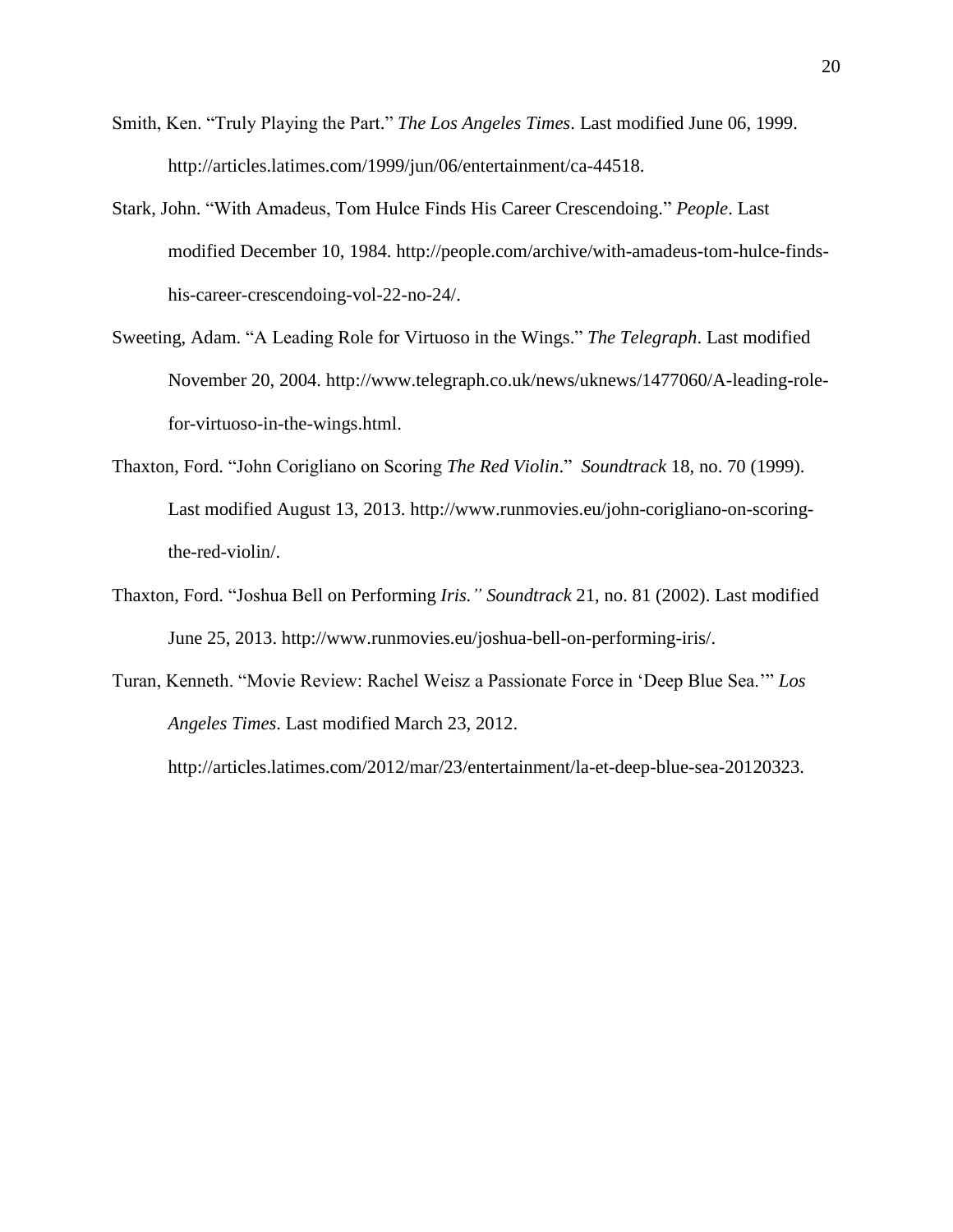## <span id="page-26-0"></span>Vita

| <b>Syracuse University</b>                                       | Syracuse, NY        |
|------------------------------------------------------------------|---------------------|
| May 2017 (expected)                                              |                     |
| M.M. in Violin Performance                                       |                     |
| Certificate in University Teaching; Future Professoriate Program |                     |
| The Pennsylvania State University                                | University Park, PA |
| May 2015                                                         |                     |
| B.M. in Violin Performance                                       |                     |
| B.A. in Psychology                                               |                     |

**HONORS AND AWARDS**

**Syracuse University**

2017

Academic Music Award Graduate Student Organization Travel Grant College of Visual and Performing Arts Creative Opportunity Award Grant

### 2016

Graduate Student Organization Travel Grant

College of Visual and Performing Arts Creative Opportunity Award Grant

# **The Pennsylvania State University**

2011-2015

Music Activities Fund Scholarship

#### 2011-2013

Alumni Association Scholarship

# **CONFERENCE AND RESEARCH PRESENTATIONS**

2017

Ambiguity and Intertextuality in the Music of "Outlander (2014)," Music and the Moving Image, New York University, New York, NY

2016

Scoring for Gender in "The Hobbit," Society for the Cognitive Studies of the Moving Image, Cornell University, Ithaca, NY

Scoring for Gender in "The Lord of the Rings," Music and the Moving Image, New York University, New York, NY

2015

The Effects of Heartbeats in Film Music, Penn State Psi Chi Research Conference, The Pennsylvania State University, University Park, PA

# **TEACHING EXPERIENCE**

# **Syracuse University**

2016-2017

Graduate Teaching Assistant, Mahler, Strauss, and Wagner Graduate Teaching Assistant, Star Wars: The Music, The Story Graduate Teaching Assistant, Convocation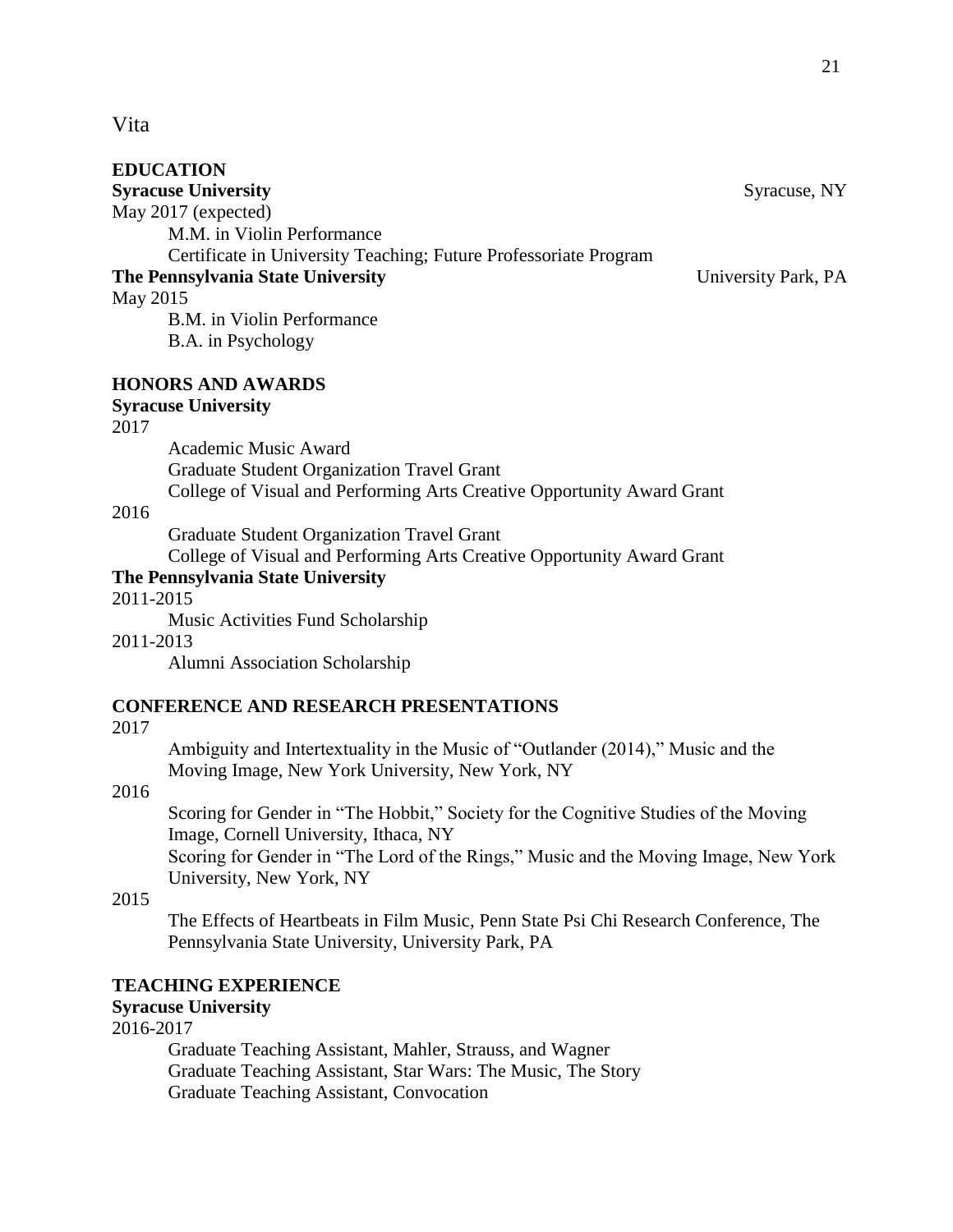#### **The Pennsylvania State University**

2014

Instructor-student, string pedagogy class

#### **ADMINISTRATIVE EXPERIENCE**

#### 2017

Temporary Application Reader, Syracuse University

# 2016

Grader, Introduction to Music History, Syracuse University

Presidential Scholar Intern, Upstate Medical University (summer only)

#### 2015-2016

Graduate Assistant, Setnor School of Music Office of Admissions

# **TEACHERS**

2015-present Laura Bossert Peter Povey

# 2011-2015

Max Zorin Tyrone Grieve

# **MASTERCLASSES**

## **Syracuse University**

2015

Michael Lim

### **The Pennsylvania State University**

2013

Nicolas DiEugenio

#### 2012

Erin Headley

# **SOLO AND SELECTED PERFORMANCES**

### **Syracuse University**

# 2017

There and Back Again: A Graduate Recital PRISM soloist

2016

Musical Time Travel Part II: A Graduate Recital PRISM soloist

"Die Fledermaus," Johann Strauss II, 2nd principal

#### 2015

Syracuse University Symphony Orchestra, guest conductor Leon Fleisher, 2<sup>nd</sup> principal

# **The Pennsylvania State University**

# 2015

Coda: A Senior Recital Musica Nova soloist